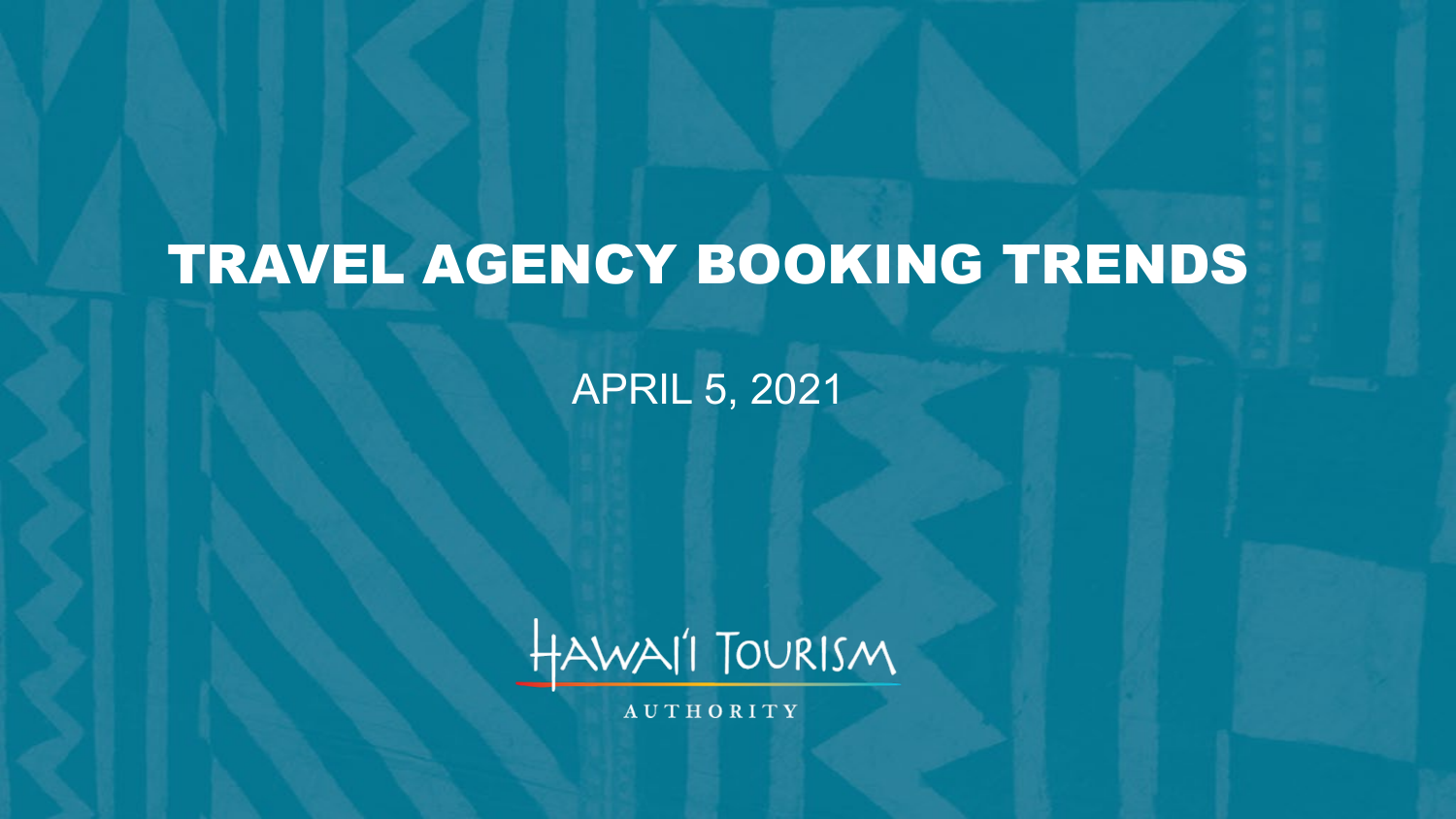### Global Agency Pro

- HTA subscribes to Global Agency Pro, an online travel distribution system consisting of Travel Agency data.
- Global Agency Pro provides access to over 90% of the world's Travel Agency airline transactions.
- The database consists of five years of historical ticketing data and one year of advance purchase data.
- The information is updated daily with a recency of two days prior to current date.

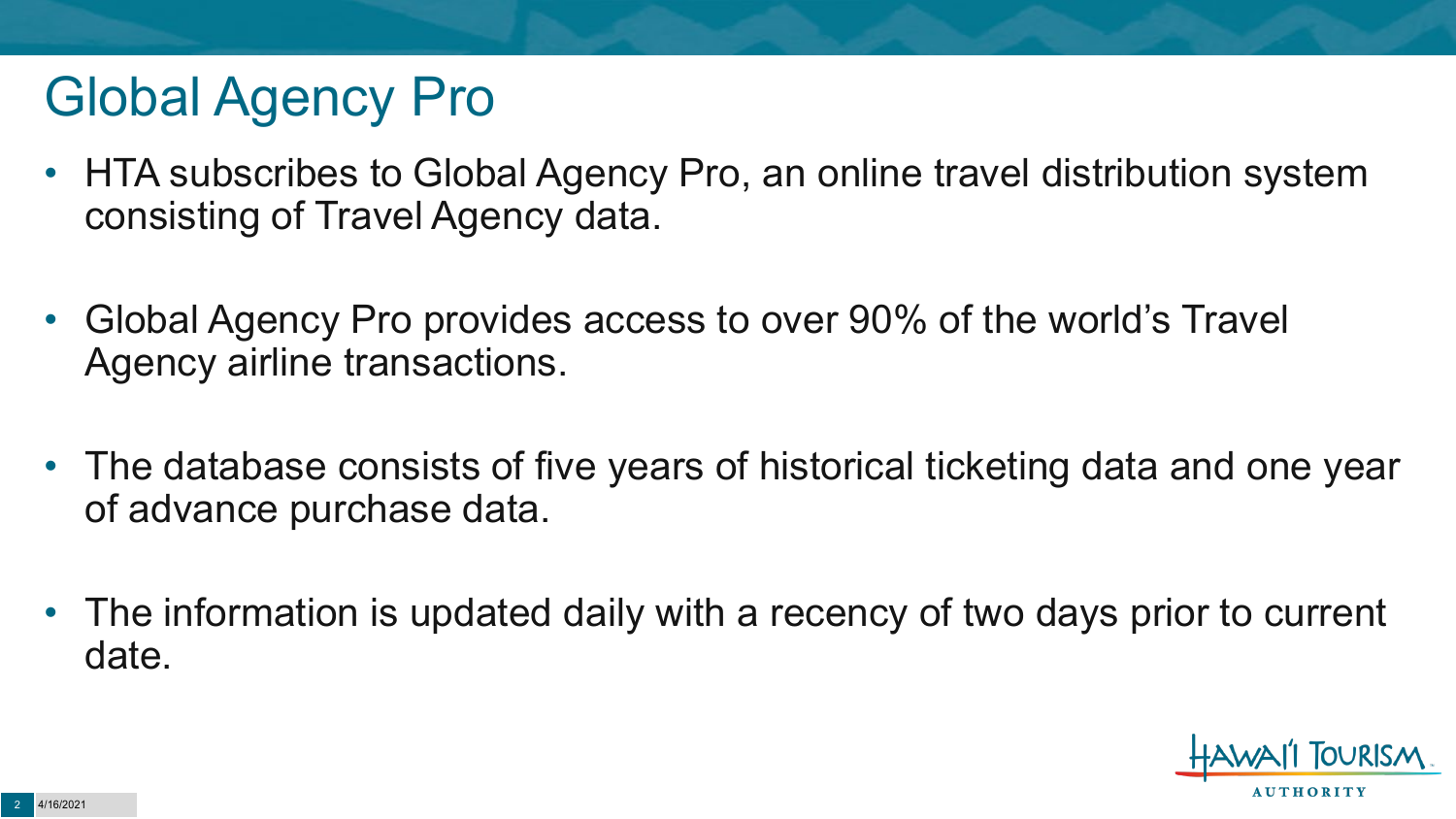## Global Agency Pro Index

#### • Bookings

– Net sum of the number of visitors (i.e., excluding Hawai'i residents and inter-island travelers) from Sales transactions counted, including Exchanges and Refunds.

#### • Booking Date

– The date on which the ticket was purchased by the passenger. Also known as the Sales Date.

#### • Travel Date

– The date on which travel is expected to take place.

#### • Point of Origin Country

– The country which contains the airport at which the ticket started.

#### • Travel Agency

– Travel Agency associated with the ticket is doing business (DBA).

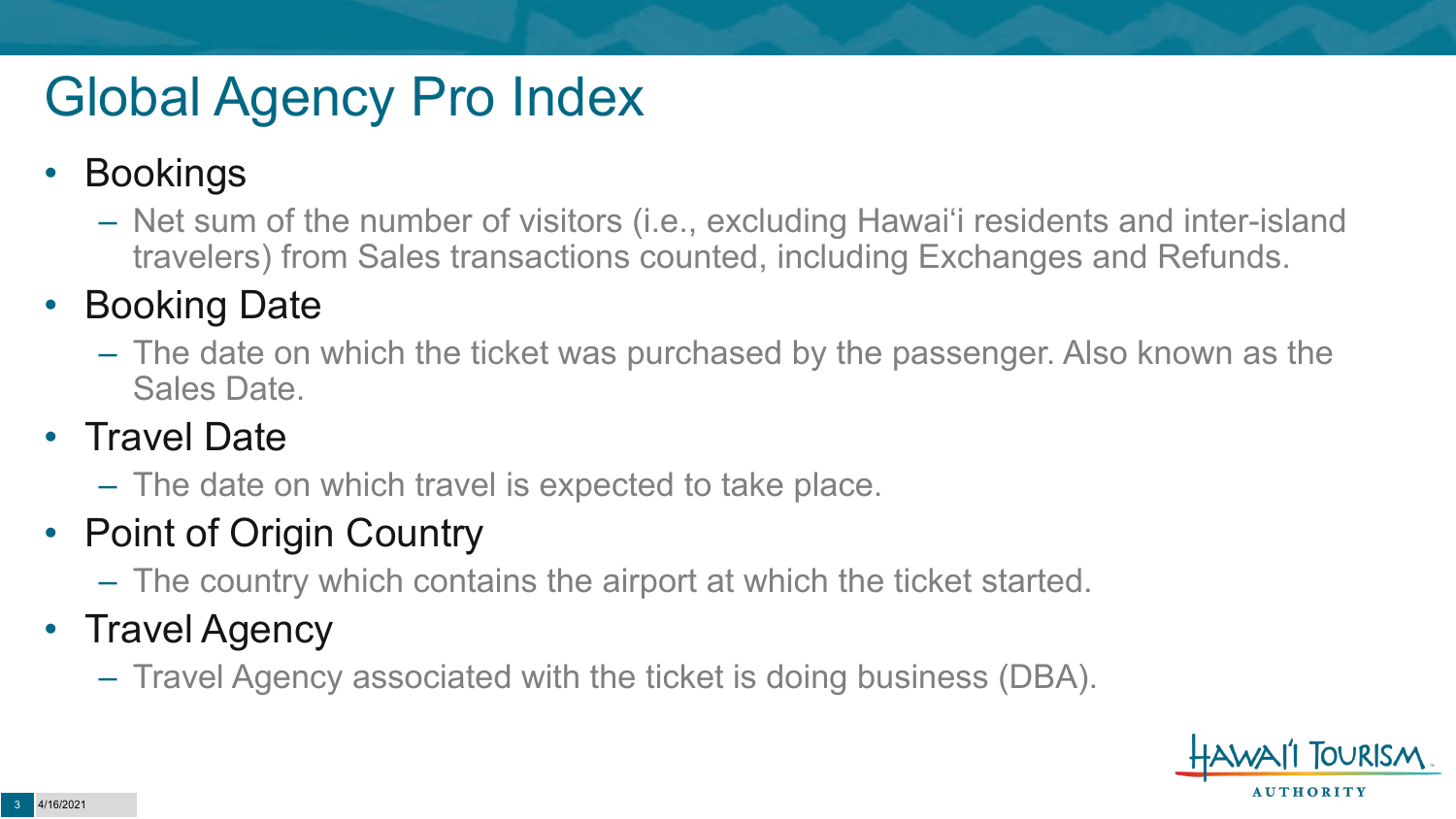US

#### Travel Agency Booking Pace for Future Arrivals, by Month

#### Travel Agency Booking Pace for Future Arrivals, by Quarter





Source: Global Agency Pro as of 04/10/21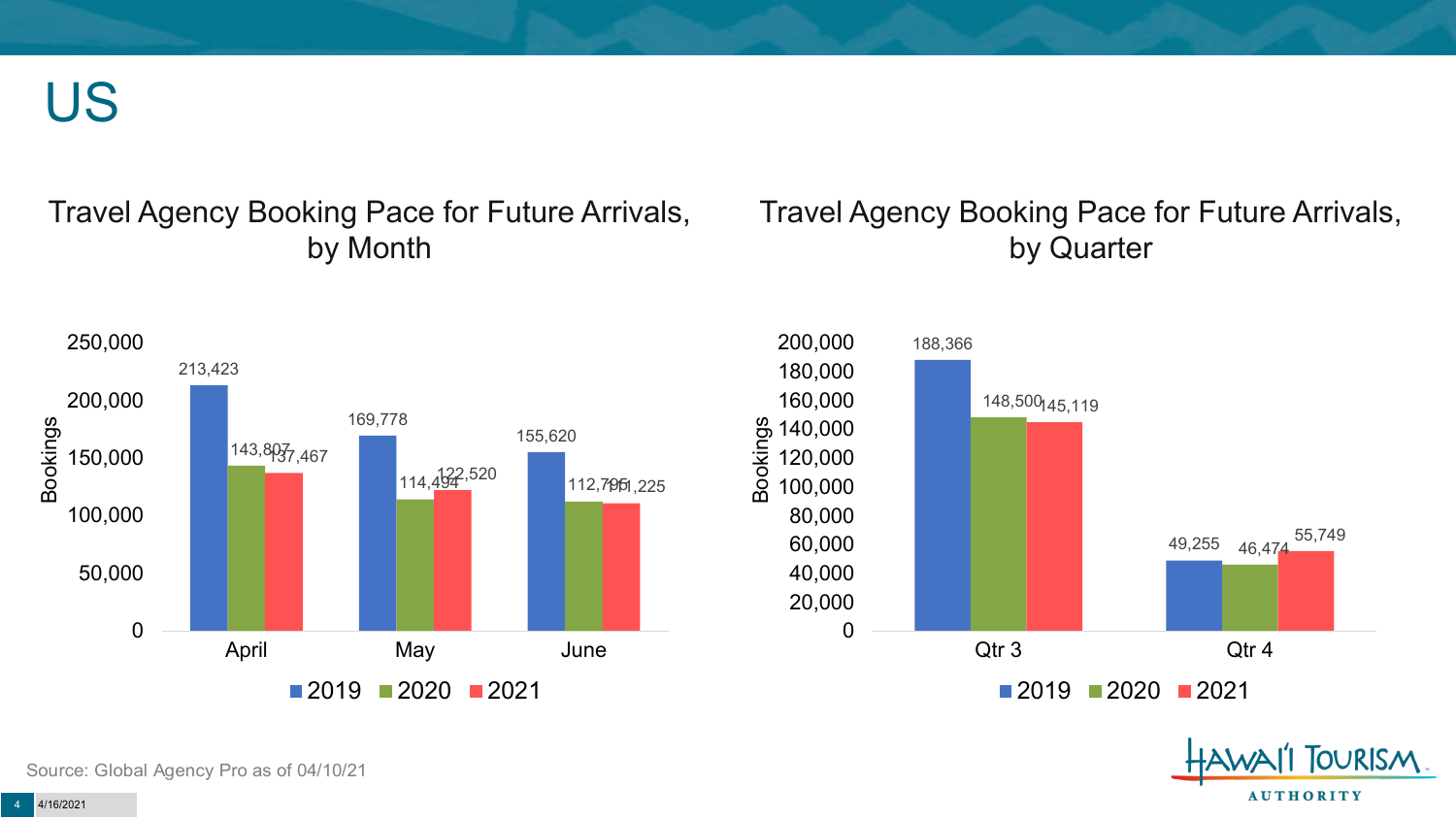

#### Travel Agency Booking Pace for Future Arrivals, by Month

#### Travel Agency Booking Pace for Future Arrivals, by Quarter







Source: Global Agency Pro as of 04/10/21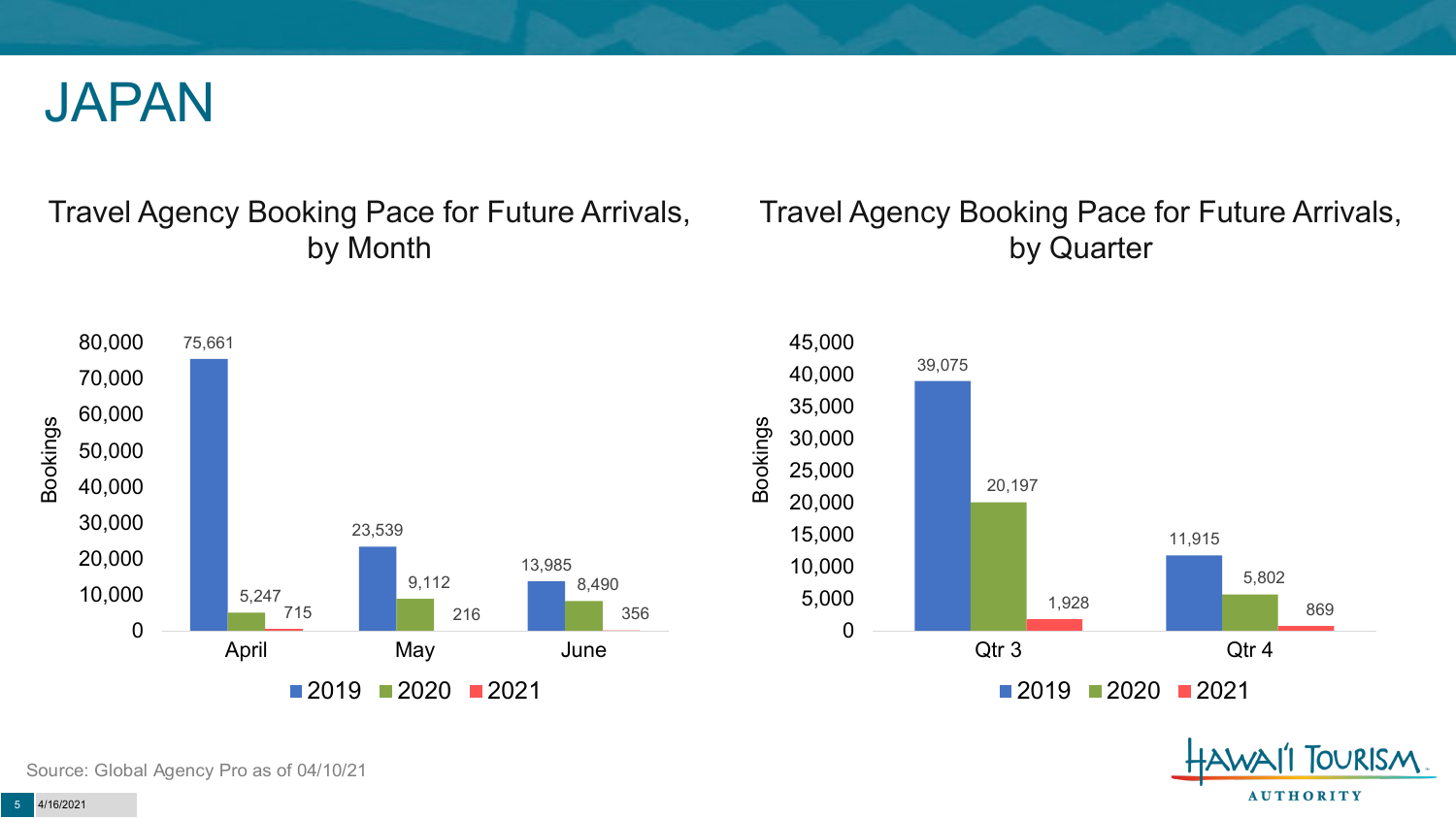#### CANADA

#### Travel Agency Booking Pace for Future Arrivals, by Month

#### Travel Agency Booking Pace for Future Arrivals, by Quarter







Source: Global Agency Pro as of 04/10/21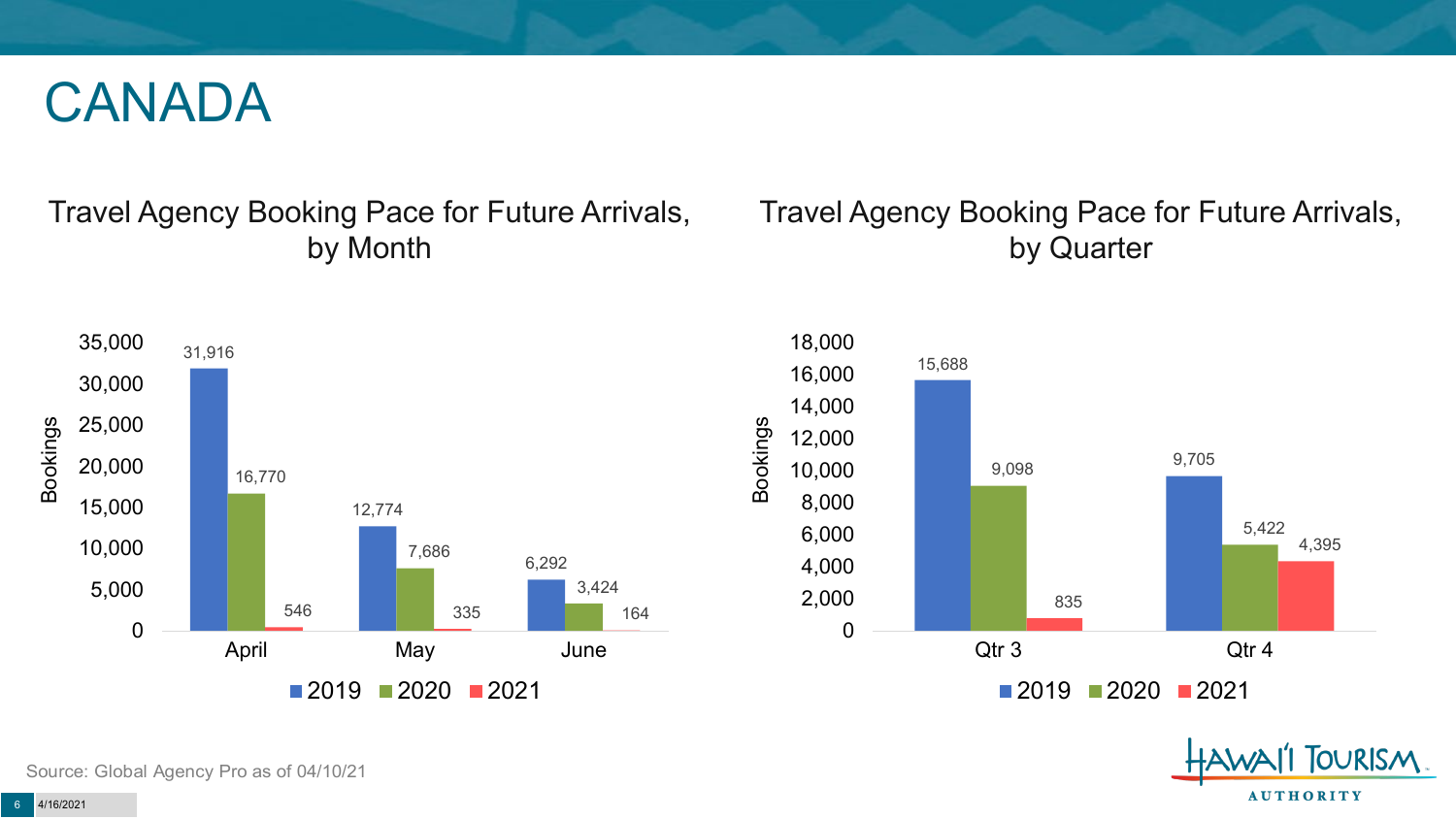#### KOREA

#### Travel Agency Booking Pace for Future Arrivals, by Month

#### 9,949 7,937 6,717 3,496 2,614 2,327 256 **68 68 66** 66 0 2,000 4,000 6,000 8,000 10,000 12,000 April May June Bookings  $2019$  2020 2021

#### Travel Agency Booking Pace for Future Arrivals, by Quarter





Source: Global Agency Pro as of 04/10/21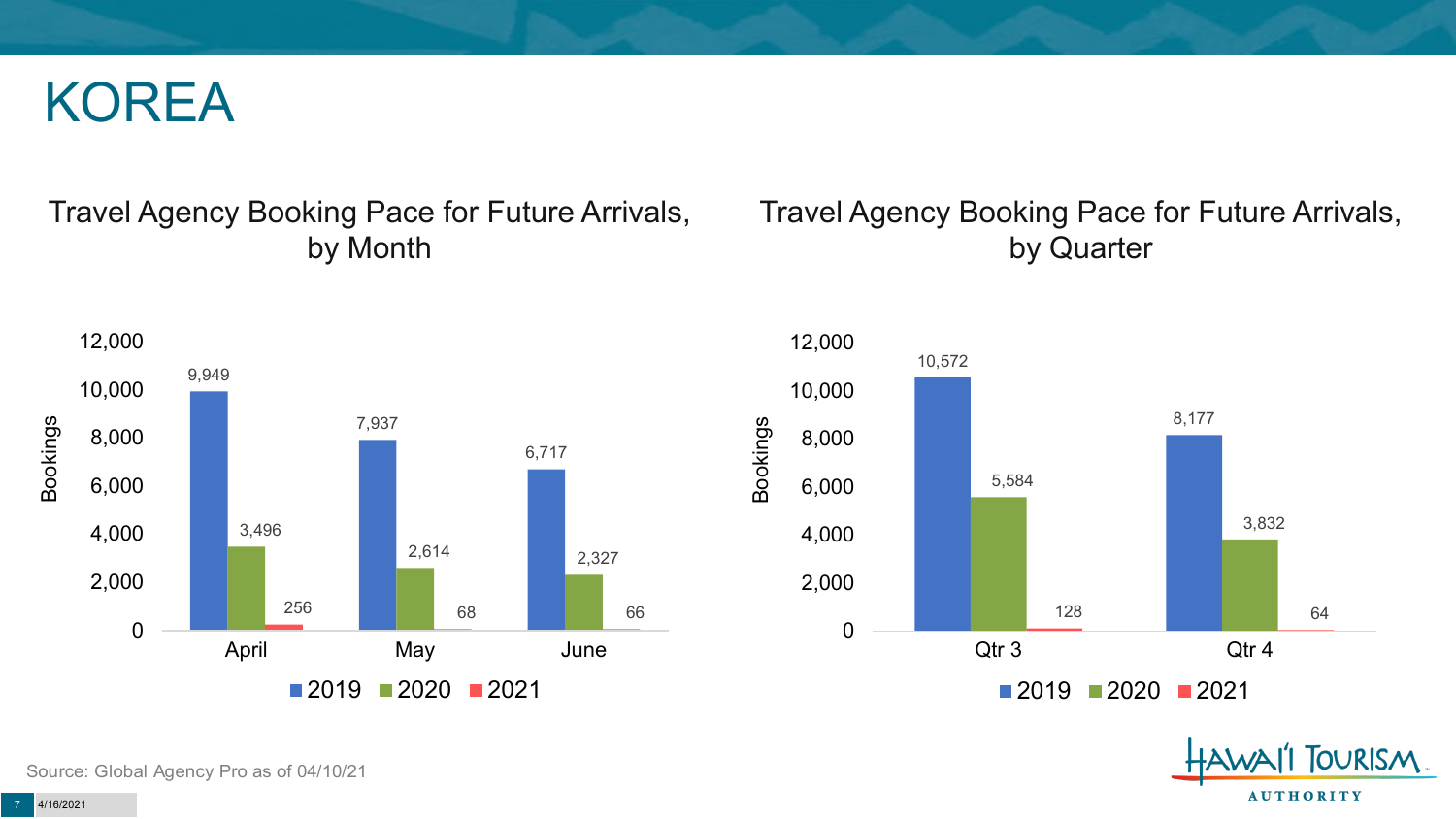#### AUSTRALIA

Travel Agency Booking Pace for Future Arrivals, by Month

#### Travel Agency Booking Pace for Future Arrivals, by Quarter







Source: Global Agency Pro as of 04/10/21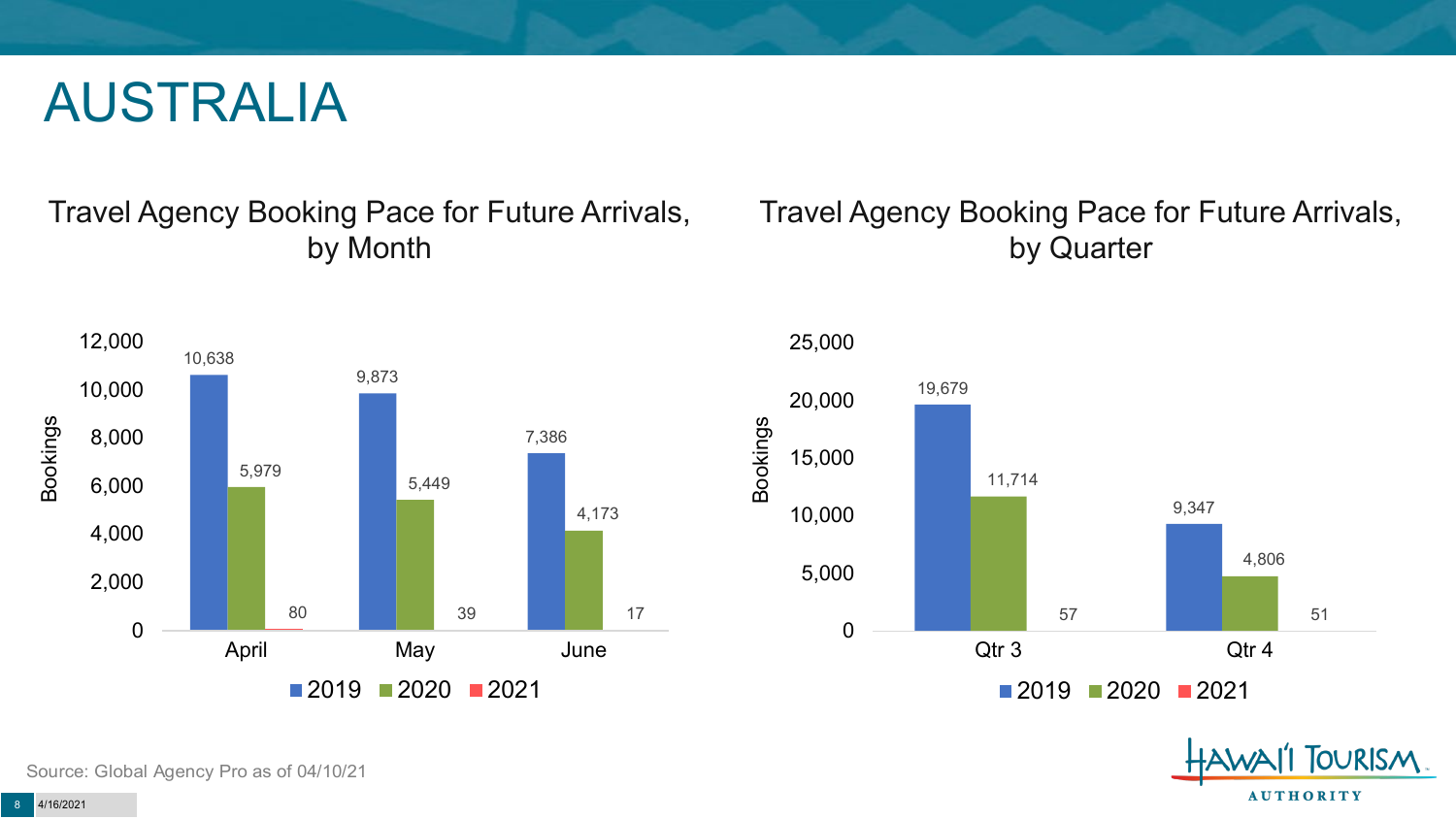## O'ahu by Month 2021





Travel Agency Booking Pace for Future Arrivals Canada Travel Agency Booking Pace for Future Arrivals

Bookings



Korea 9,014 6,960 5,930 6,000 8,000 10,000





Source: Global Agency Pro as of 04/10/21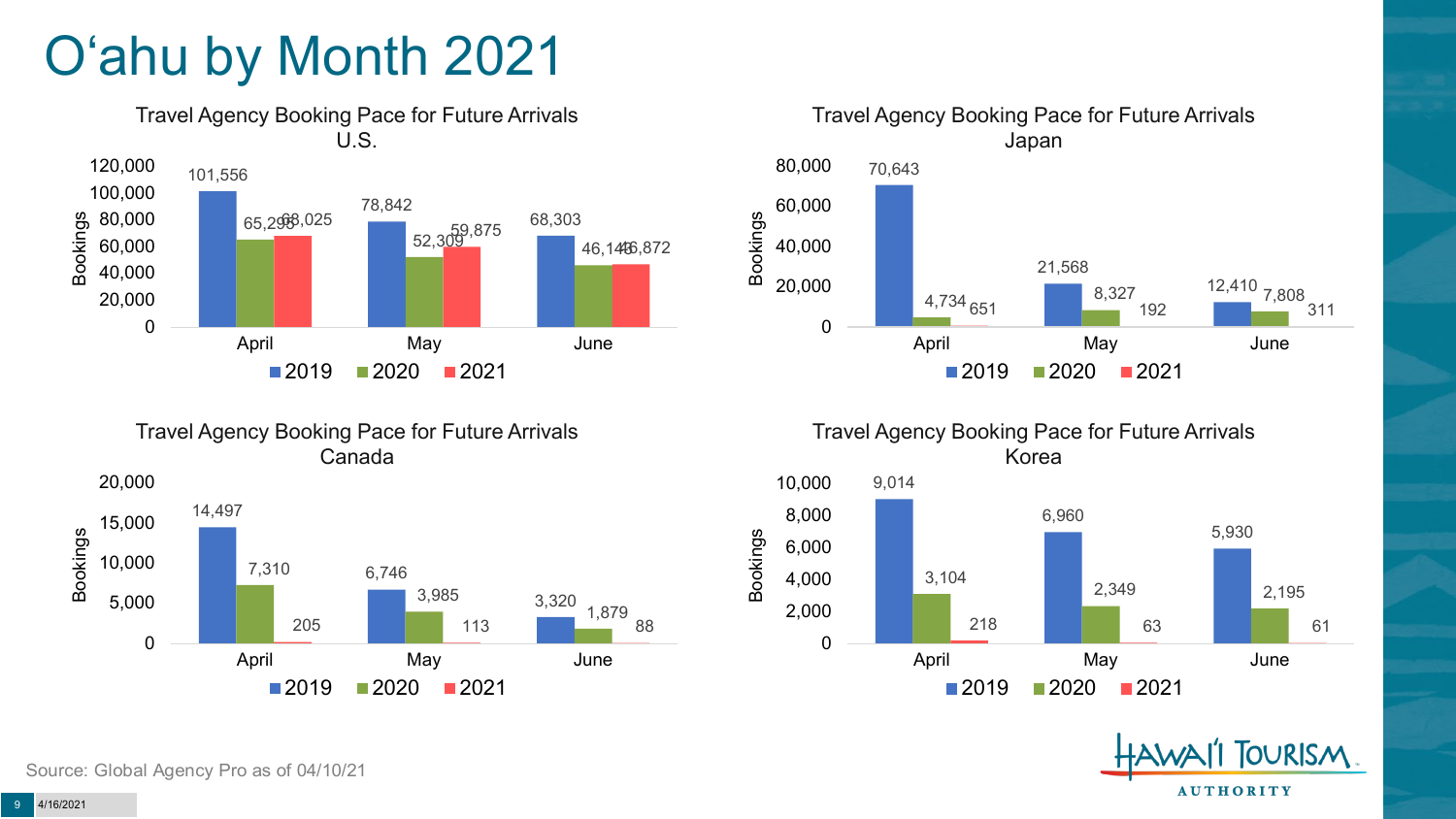## O'ahu by Month 2021 (cont.)





Source: Global Agency Pro as of 04/10/21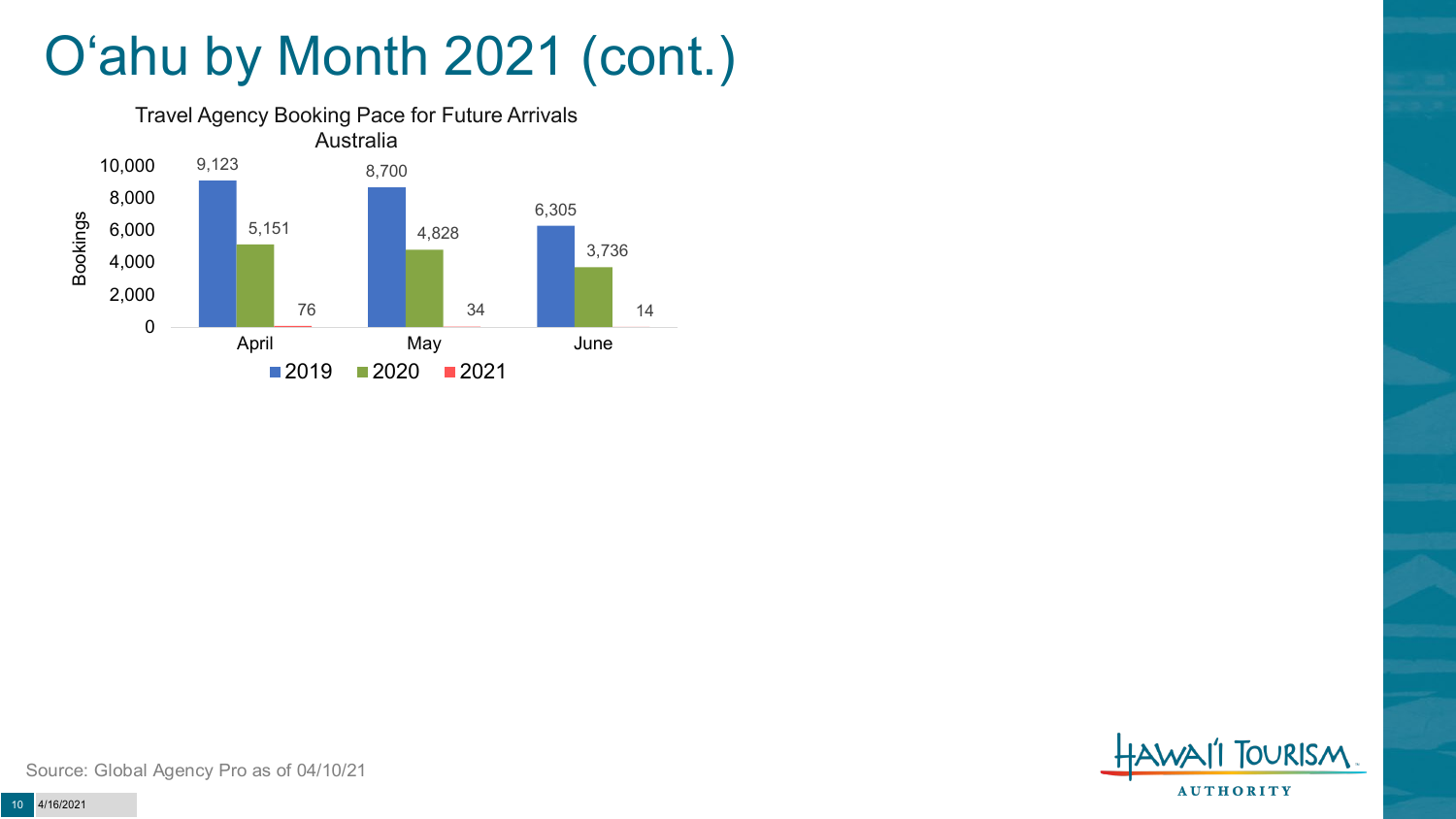### O'ahu by Quarter 2021











Source: Global Agency Pro as of 04/10/21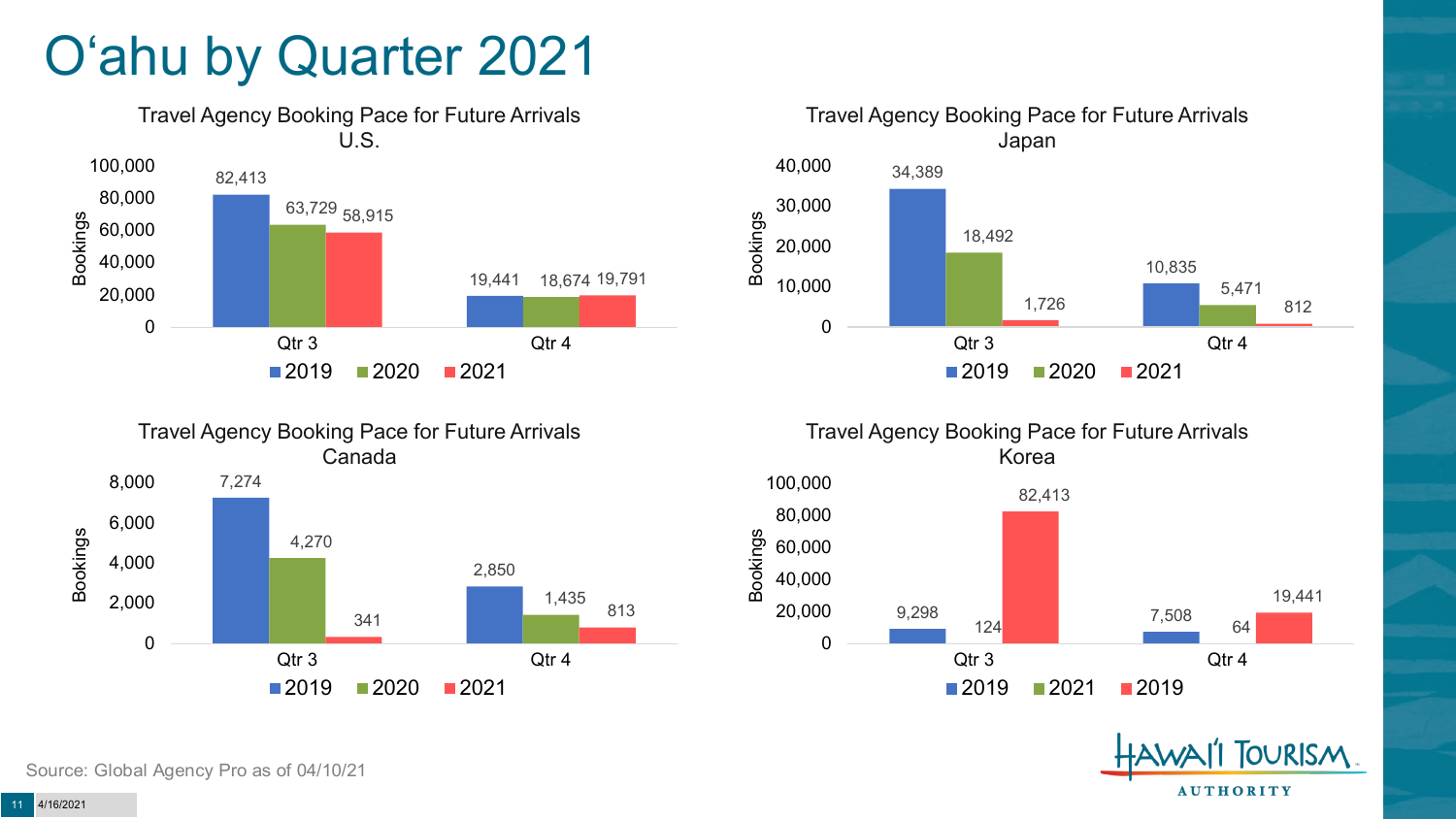#### O'ahu by Quarter 2021 (cont.)





Source: Global Agency Pro as of 04/10/21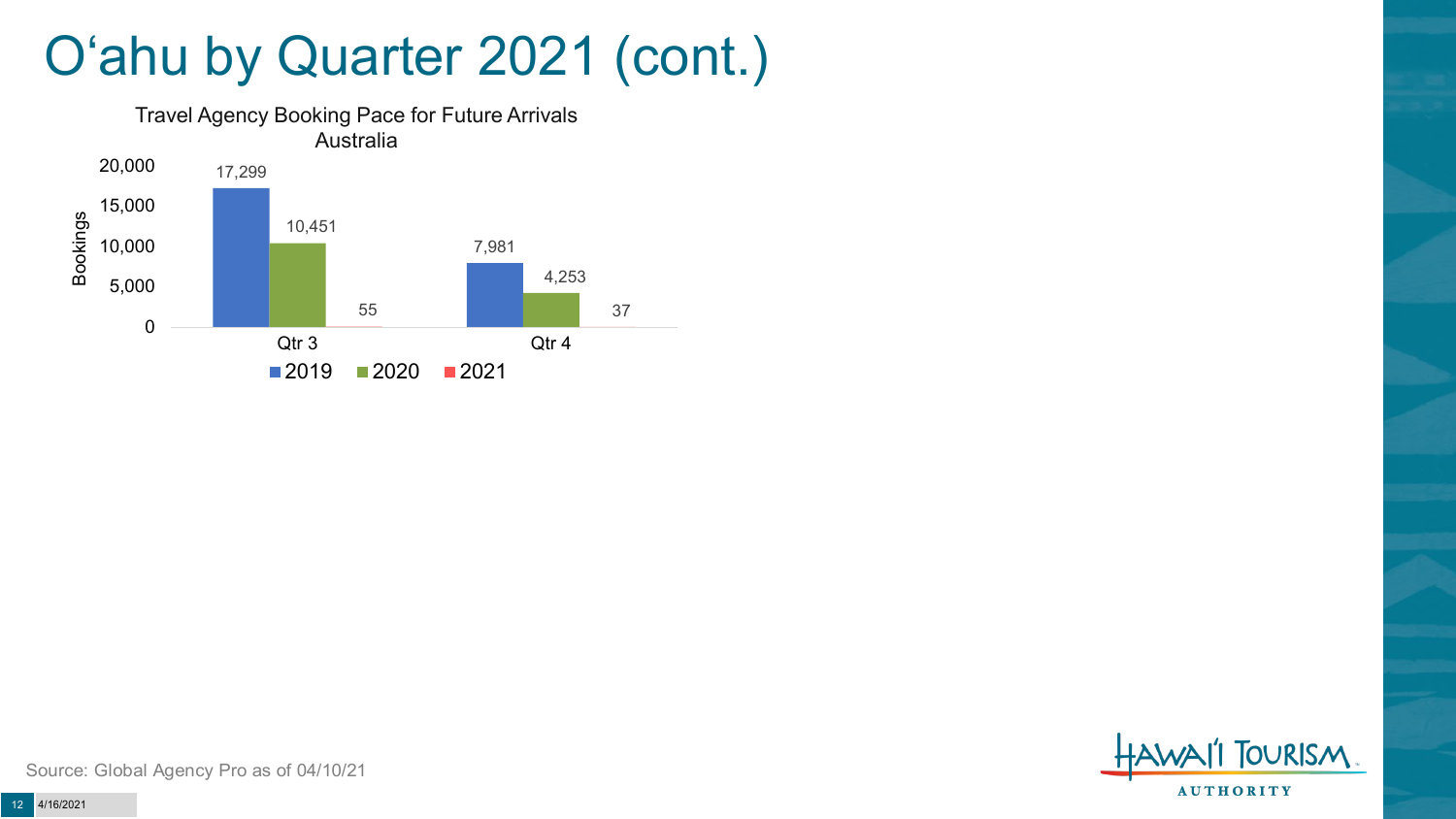### Maui by Month 2021





Travel Agency Booking Pace for Future Arrivals Japan 661 370 353 155 88 105 21 **0 7** 7 0 100 200 300 400 500 600 700 April May June  $2019$  2020 2021

Bookings





Source: Global Agency Pro as of 04/10/21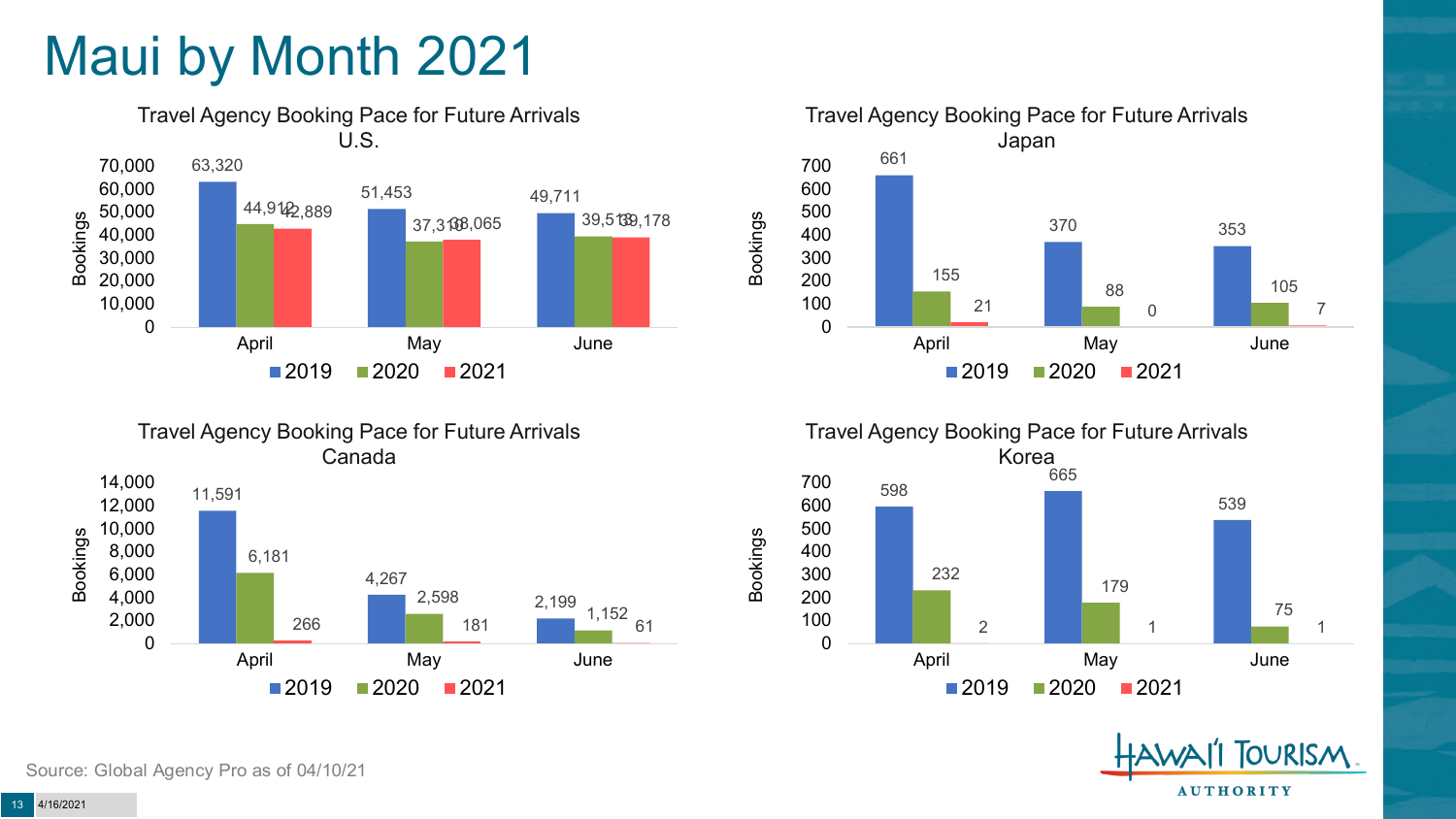# Maui by Month 2021 (cont.)





Source: Global Agency Pro as of 04/10/21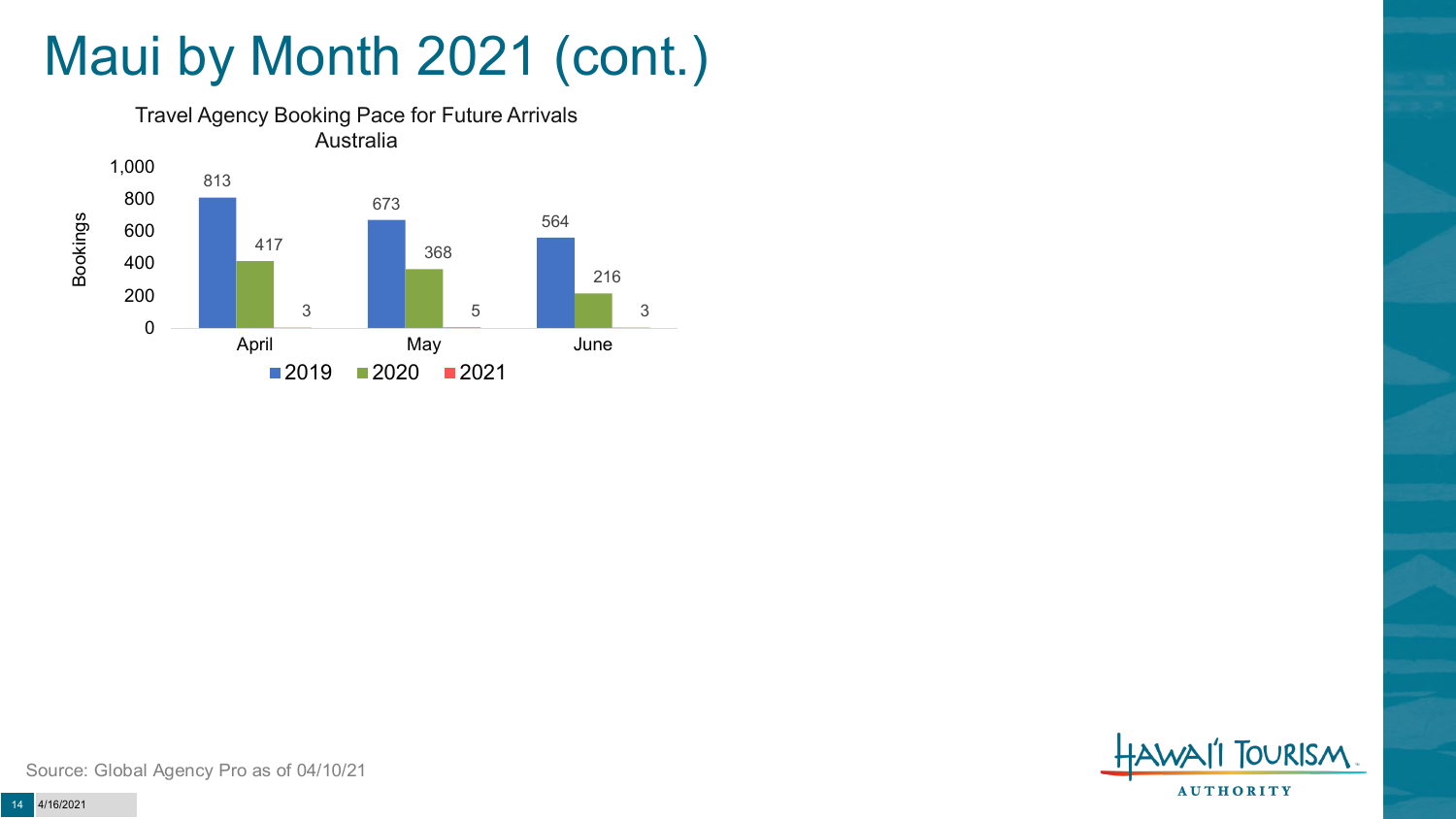#### Maui by Quarter 2021











Source: Global Agency Pro as of 04/10/21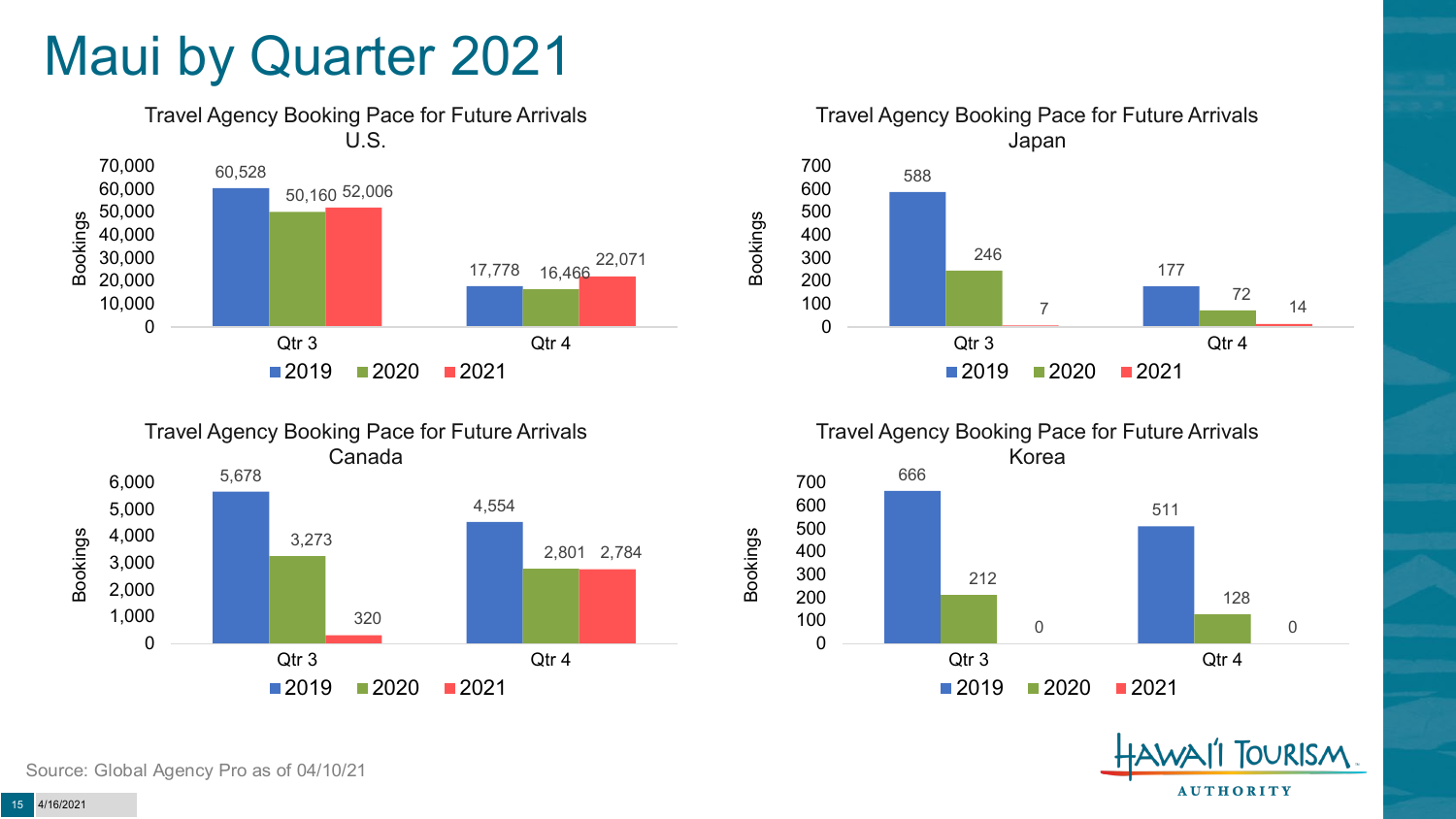#### Maui by Quarter 2021 (cont.)





Source: Global Agency Pro as of 04/10/21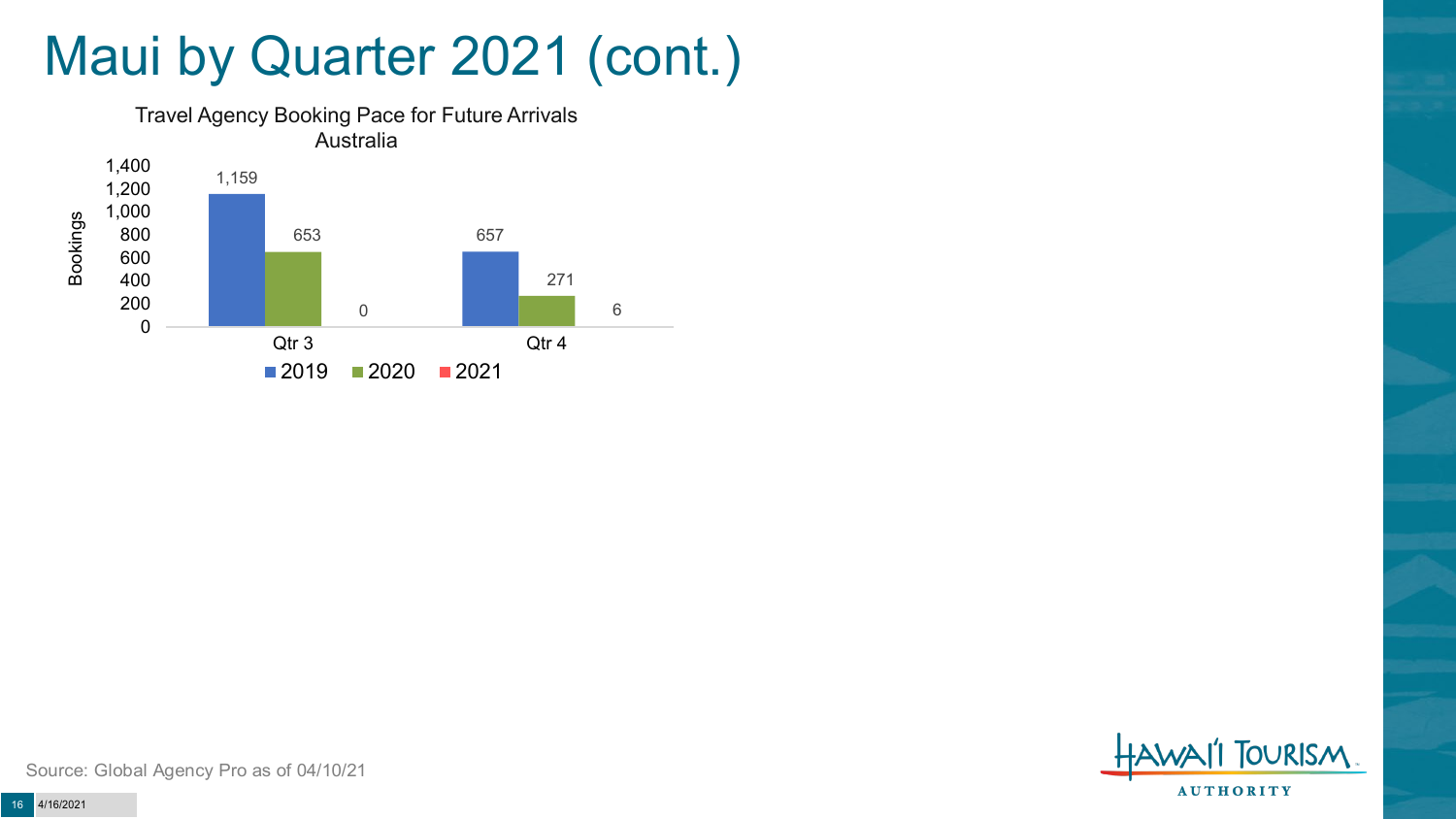## Moloka'i by Month 2021









Bookings





Source: Global Agency Pro as of 04/10/21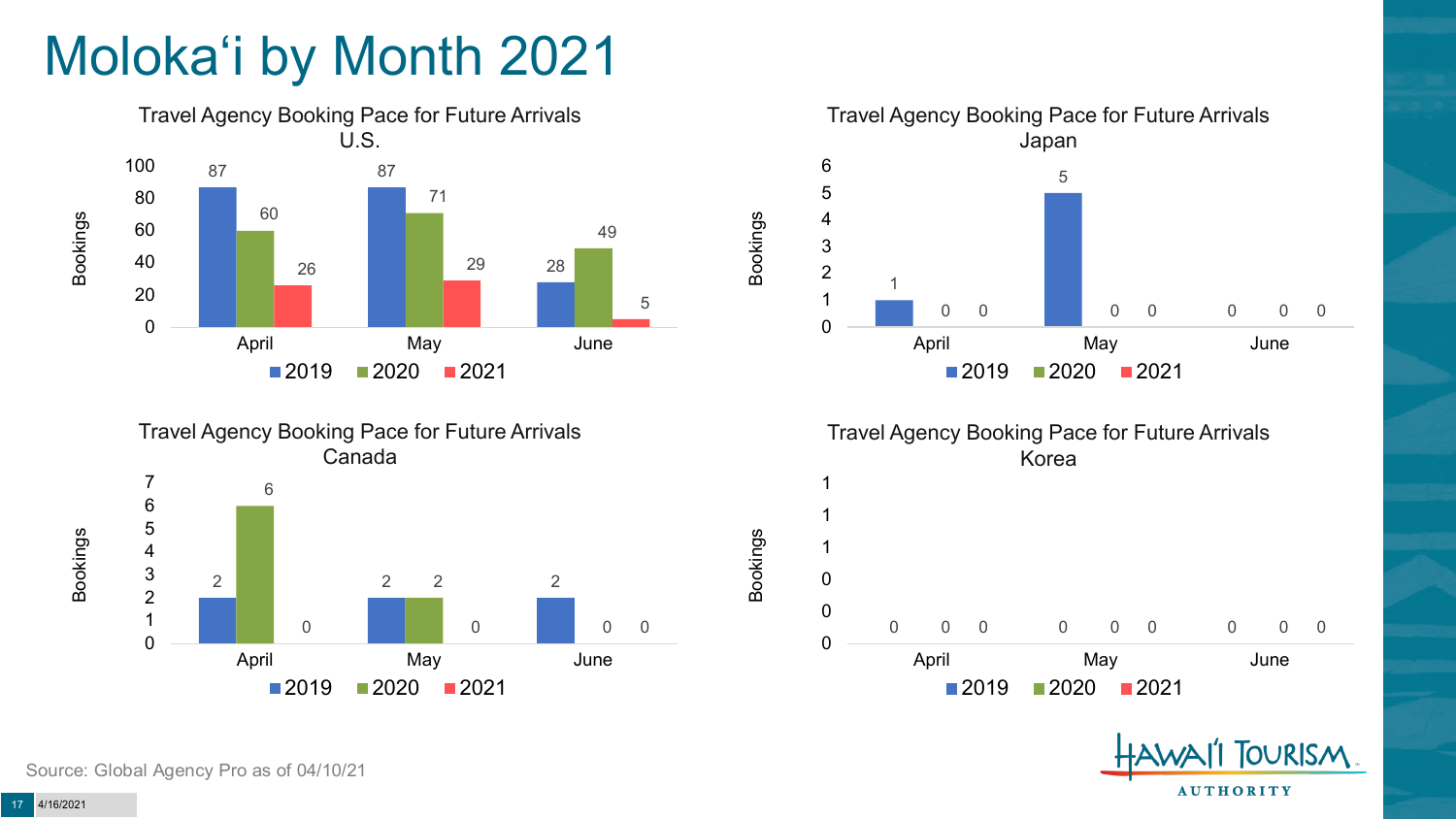## Moloka'i by Month 2021 (cont.)



**TOURISM AUTHORITY** 

Source: Global Agency Pro as of 04/10/21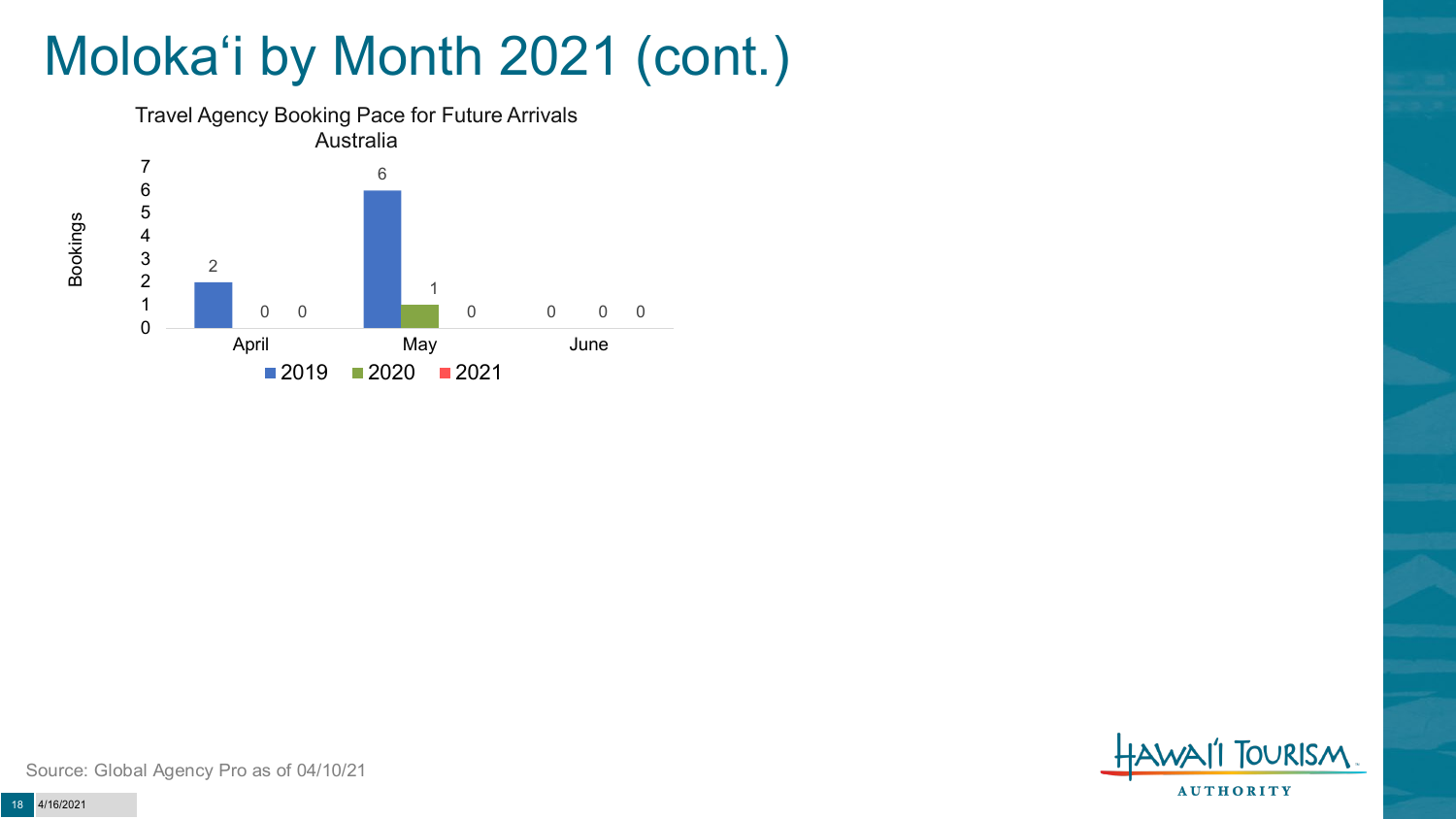### Moloka'i by Quarter 2021









Bookings



Source: Global Agency Pro as of 04/10/21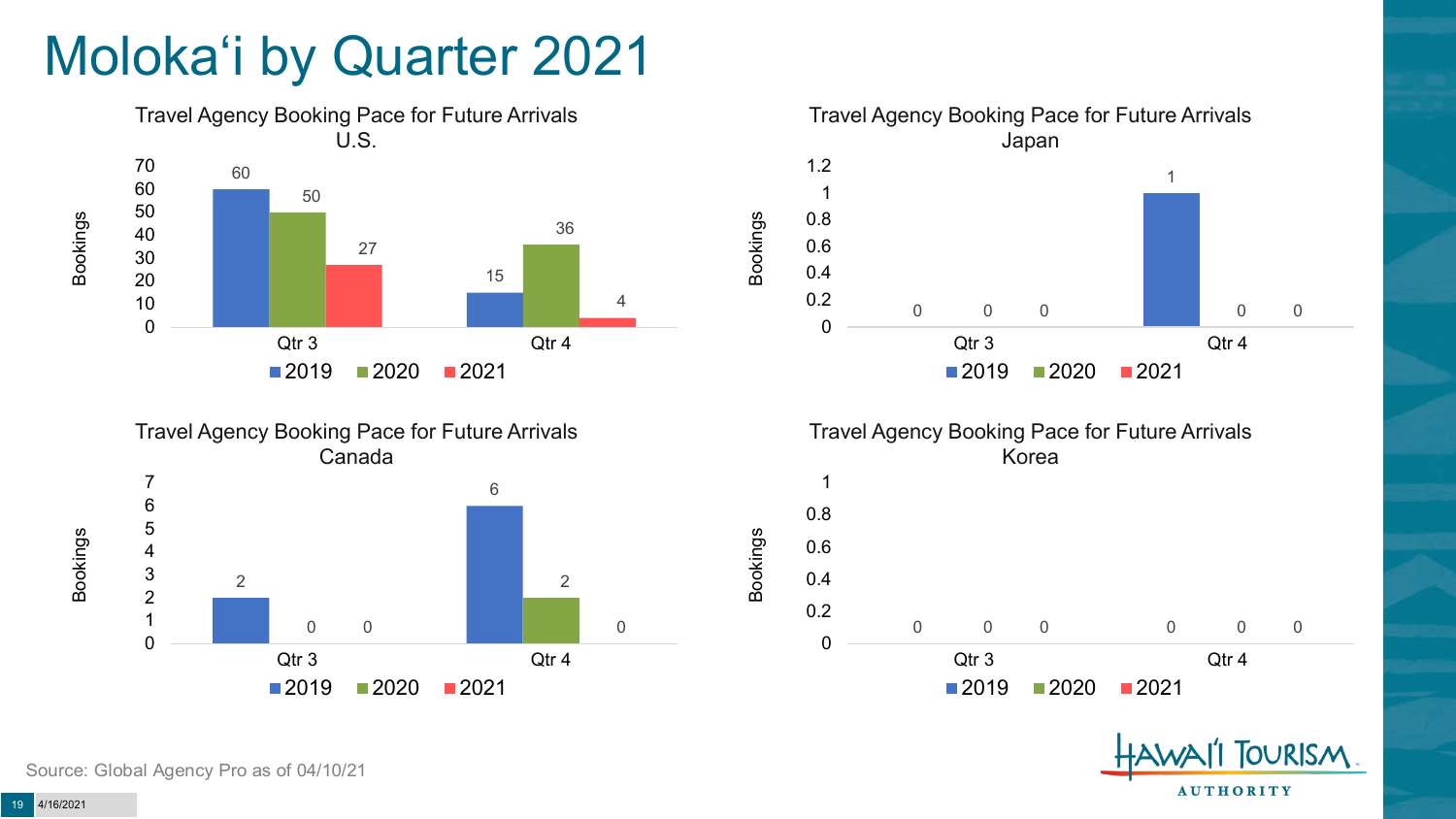### Moloka'i by Quarter 2021 (cont.)



**FOURISM AUTHORITY** 

Source: Global Agency Pro as of 04/10/21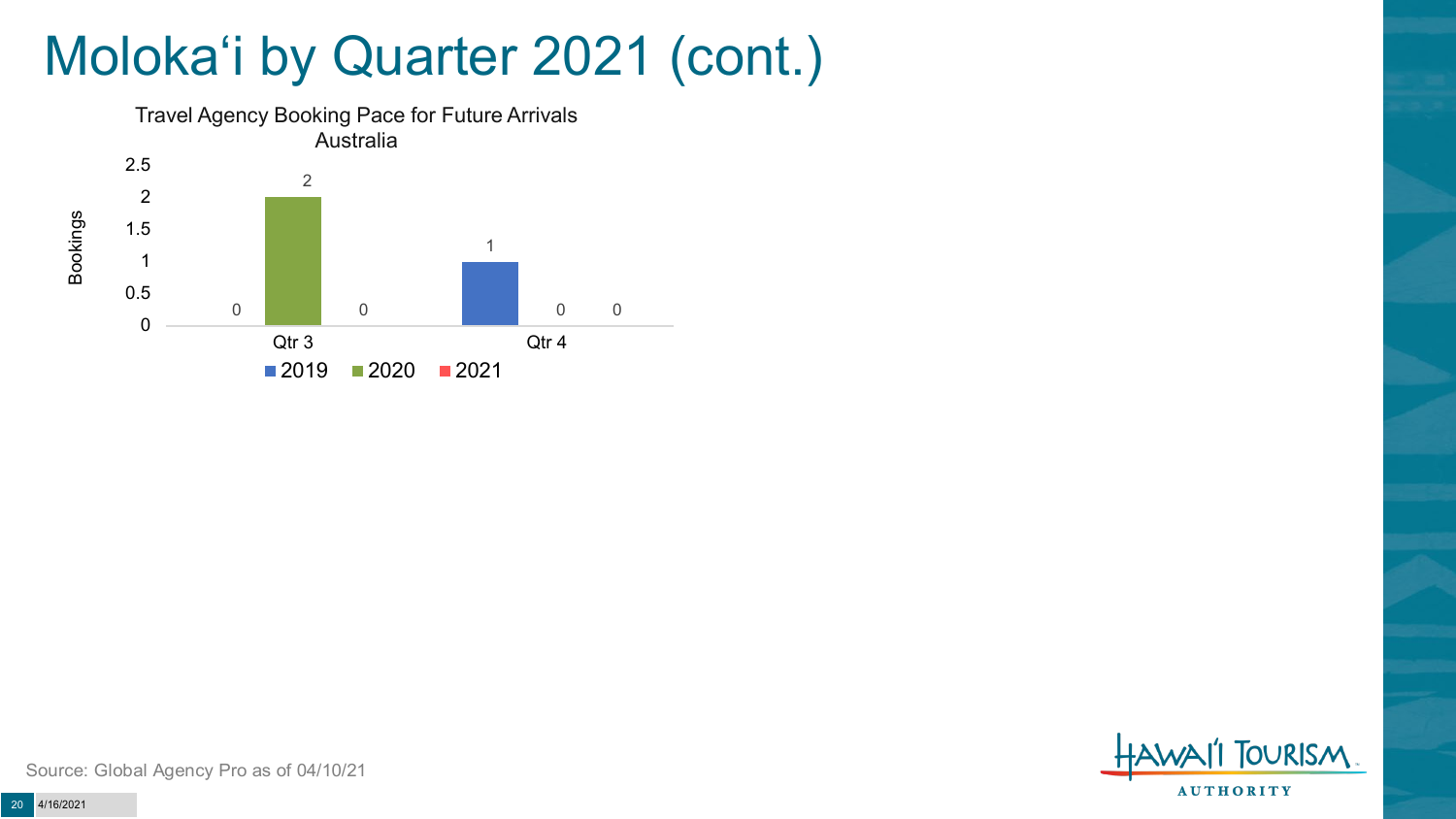### Lāna'i by Month 2021







Travel Agency Booking Pace for Future Arrivals Korea

Bookings



**OURISM AUTHORITY** 

Source: Global Agency Pro as of 04/10/21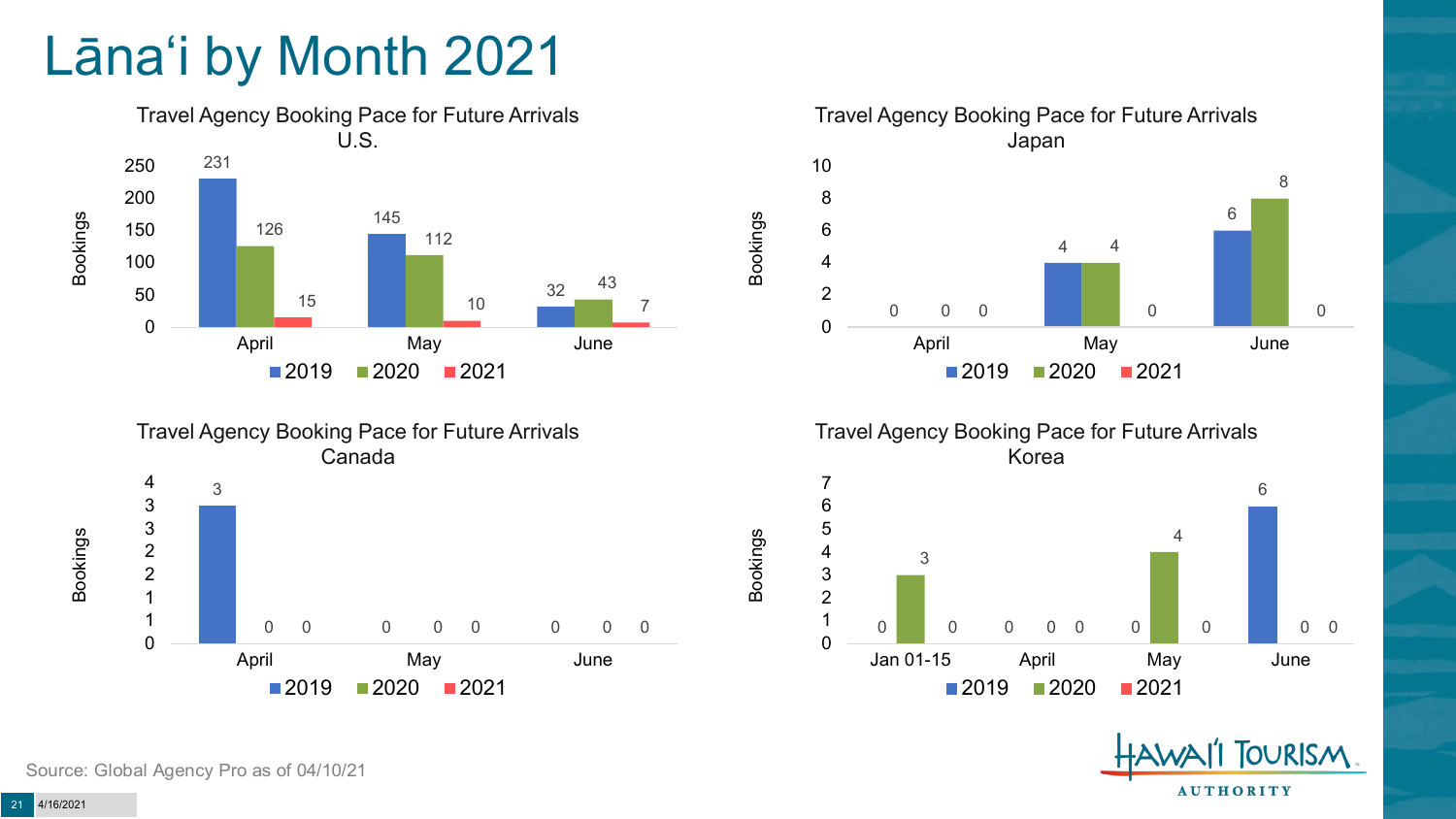### Lāna'i by Month 2021 (cont.)





Source: Global Agency Pro as of 04/10/21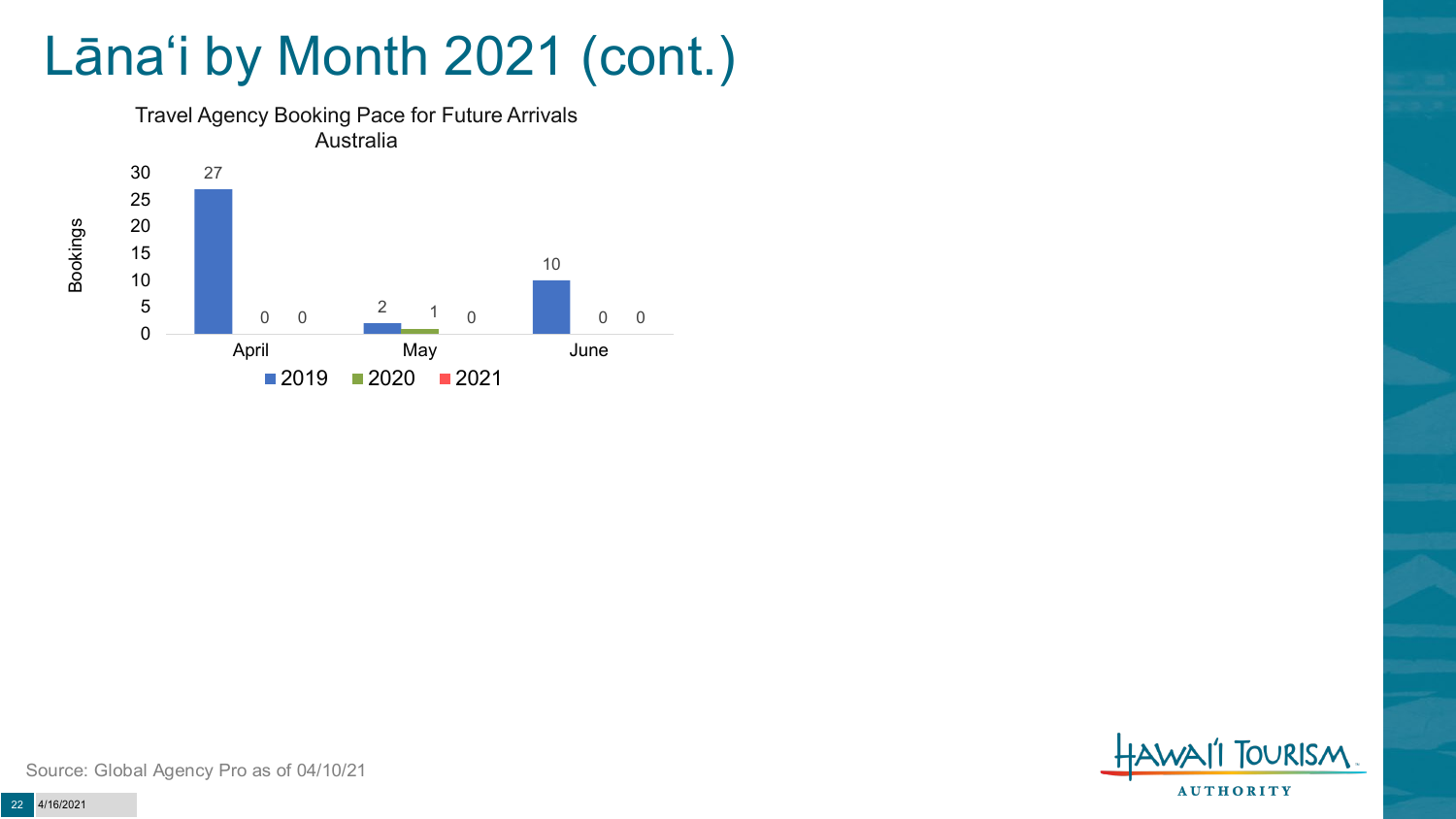#### Lāna'i by Quarter 2021











Source: Global Agency Pro as of 04/10/21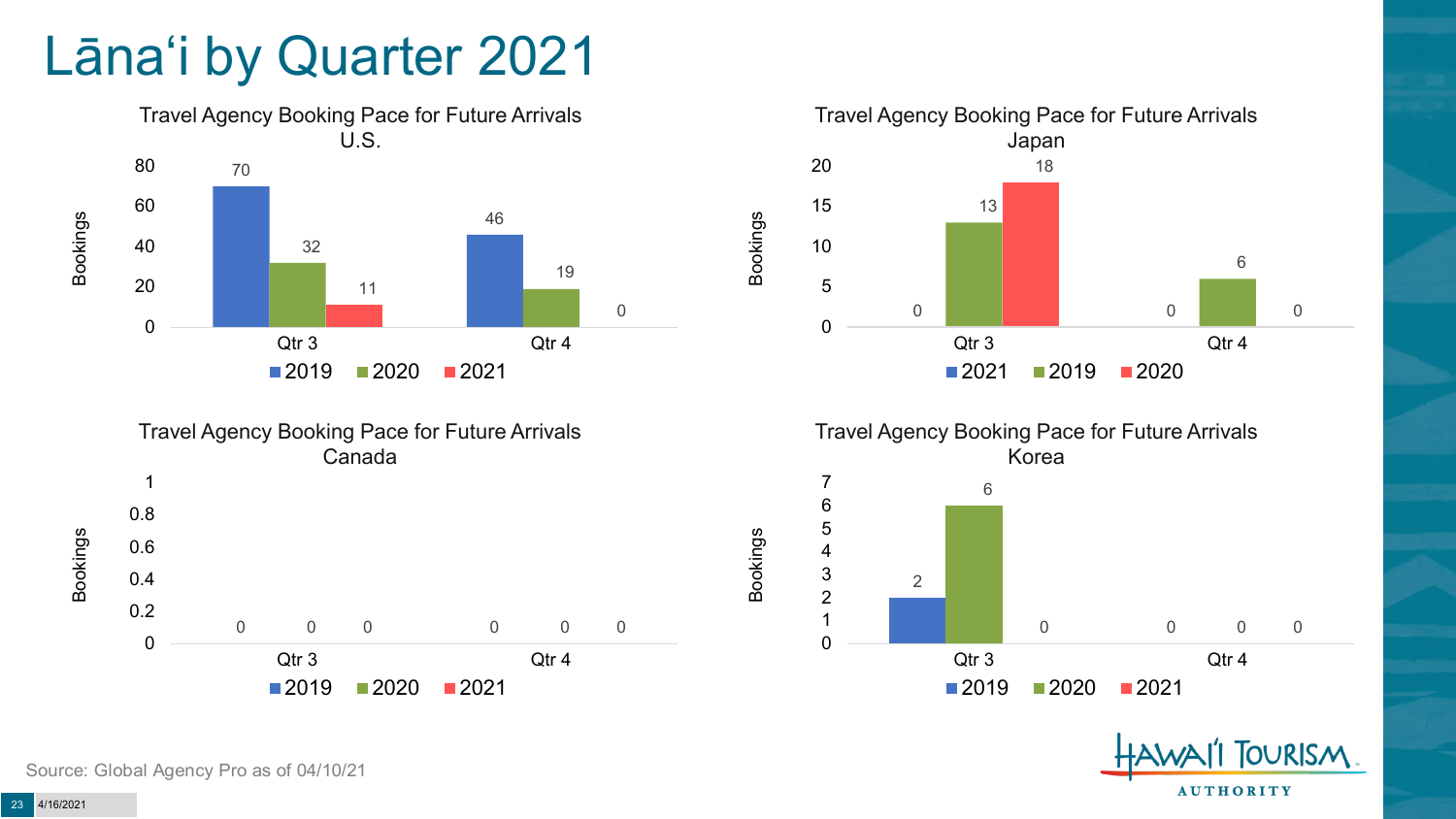#### Lāna'i by Quarter 2021 (cont.)



**TOURISM AUTHORITY** 

Source: Global Agency Pro as of 04/10/21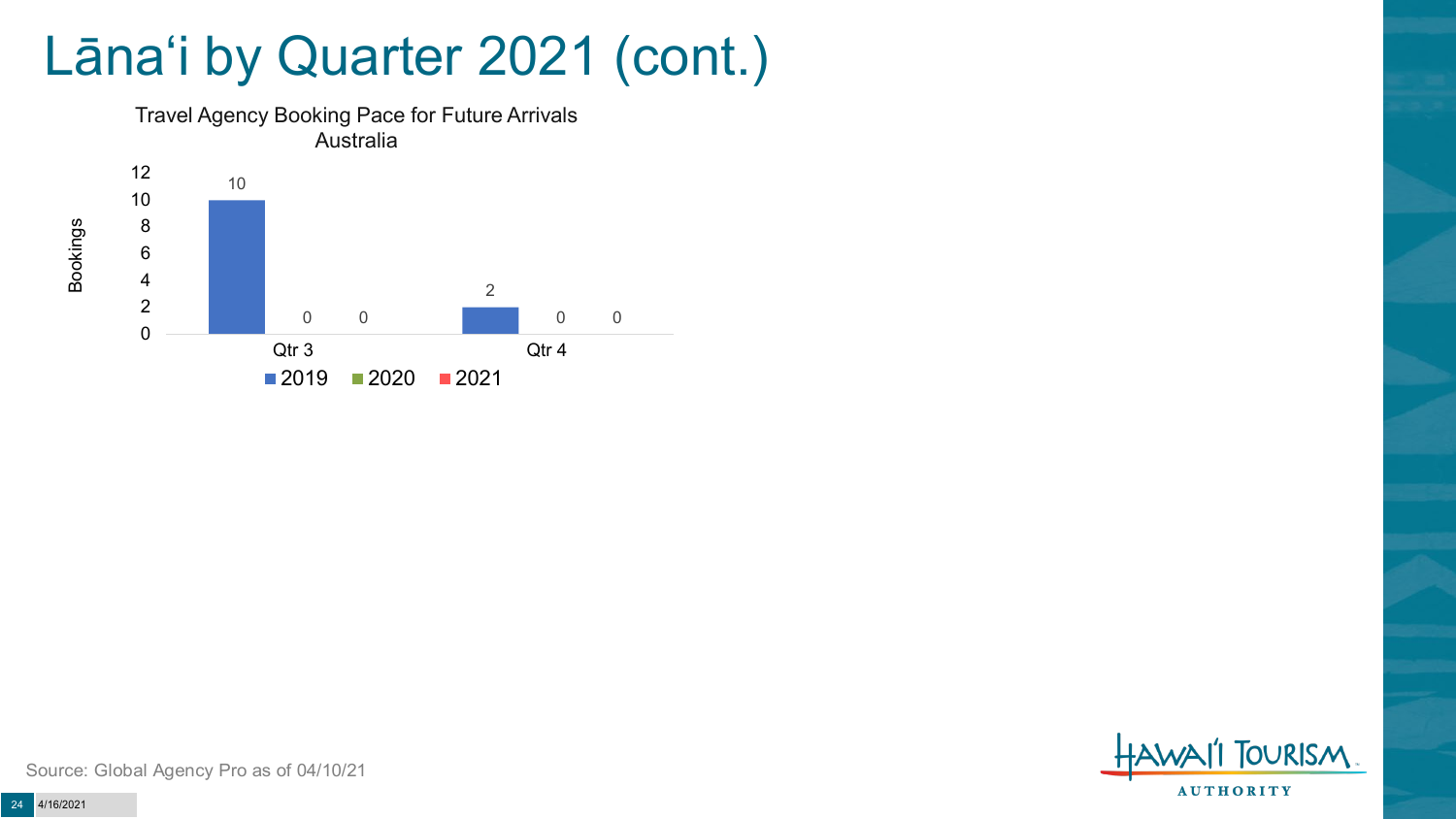## Kaua'i by Month 2021











Source: Global Agency Pro as of 04/10/21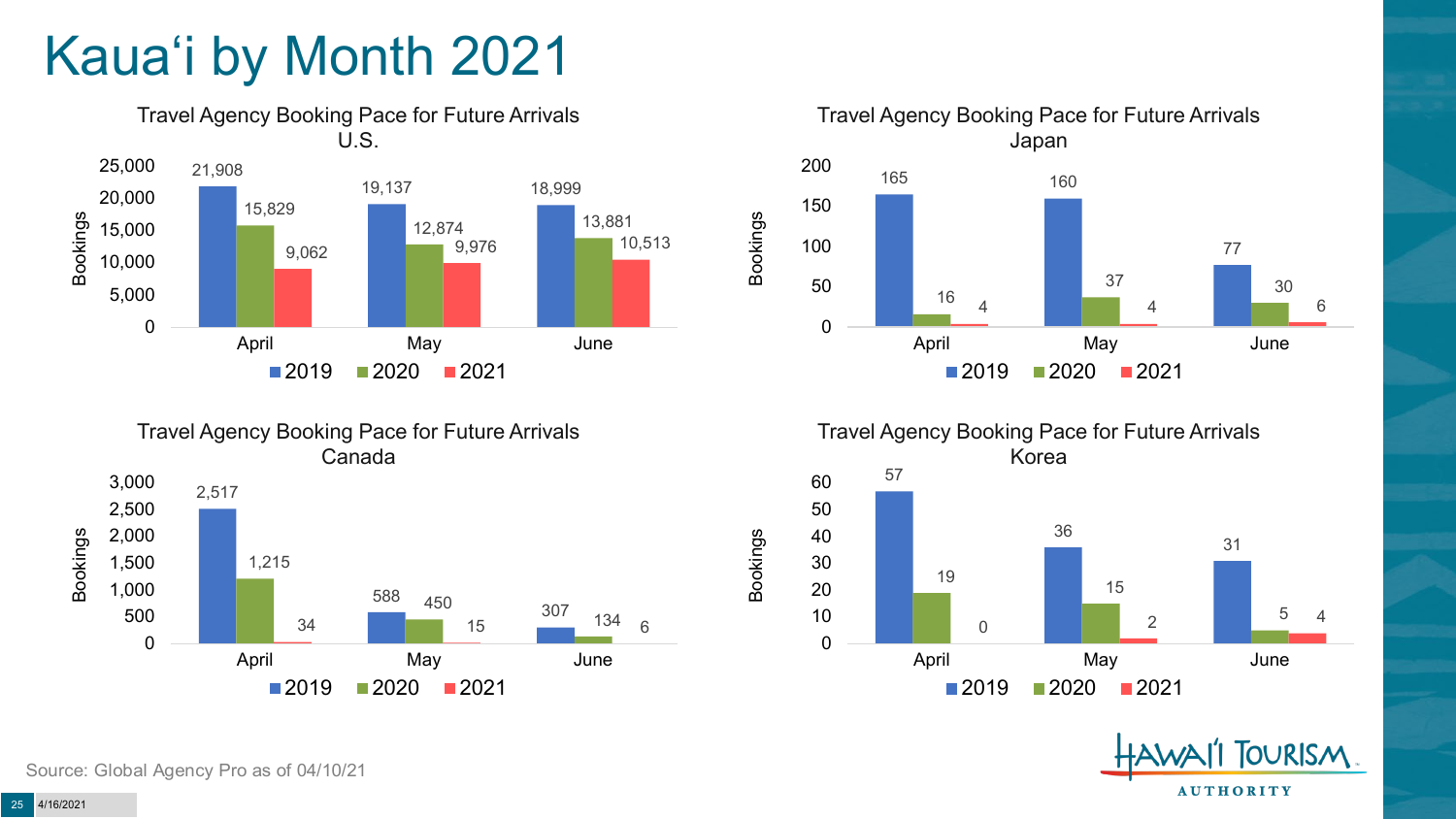### Kaua'i by Month 2021 (cont.)





Source: Global Agency Pro as of 04/10/21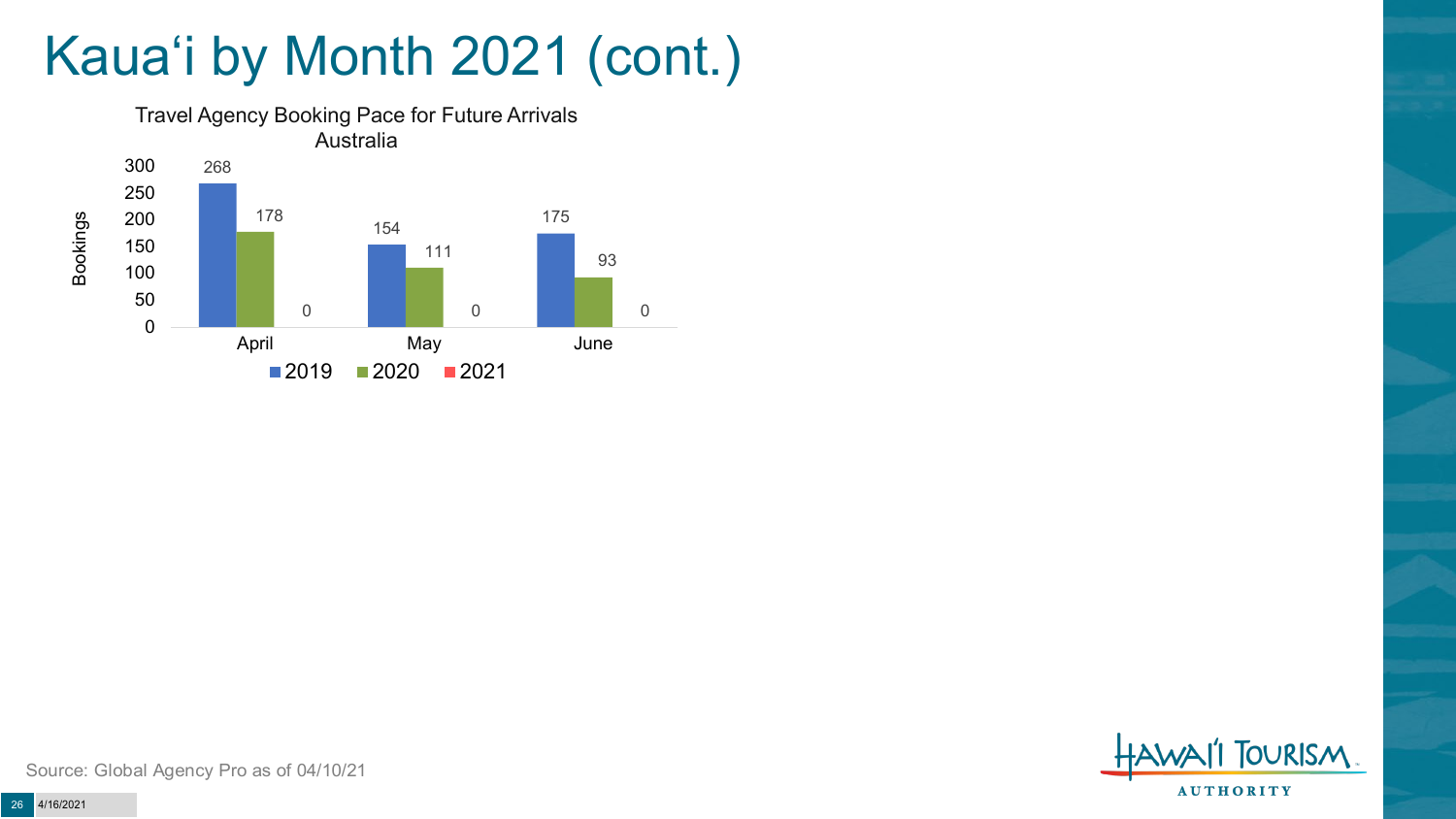### Kaua'i by Quarter 2021







Travel Agency Booking Pace for Future Arrivals Korea



Bookings

**OURISM AUTHORITY** 

Source: Global Agency Pro as of 04/10/21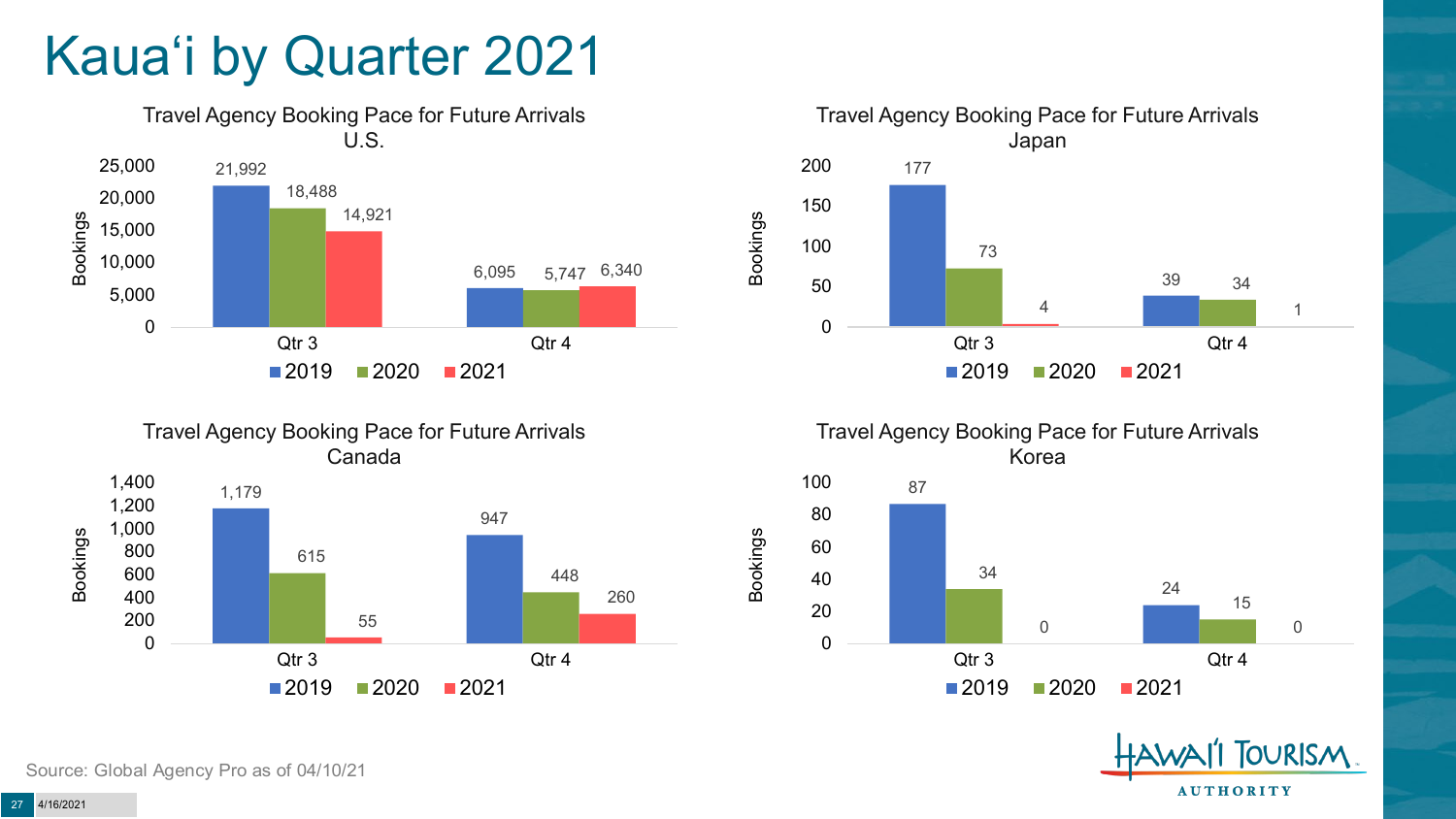#### Kaua'i by Quarter 2021 (cont.)





Source: Global Agency Pro as of 04/10/21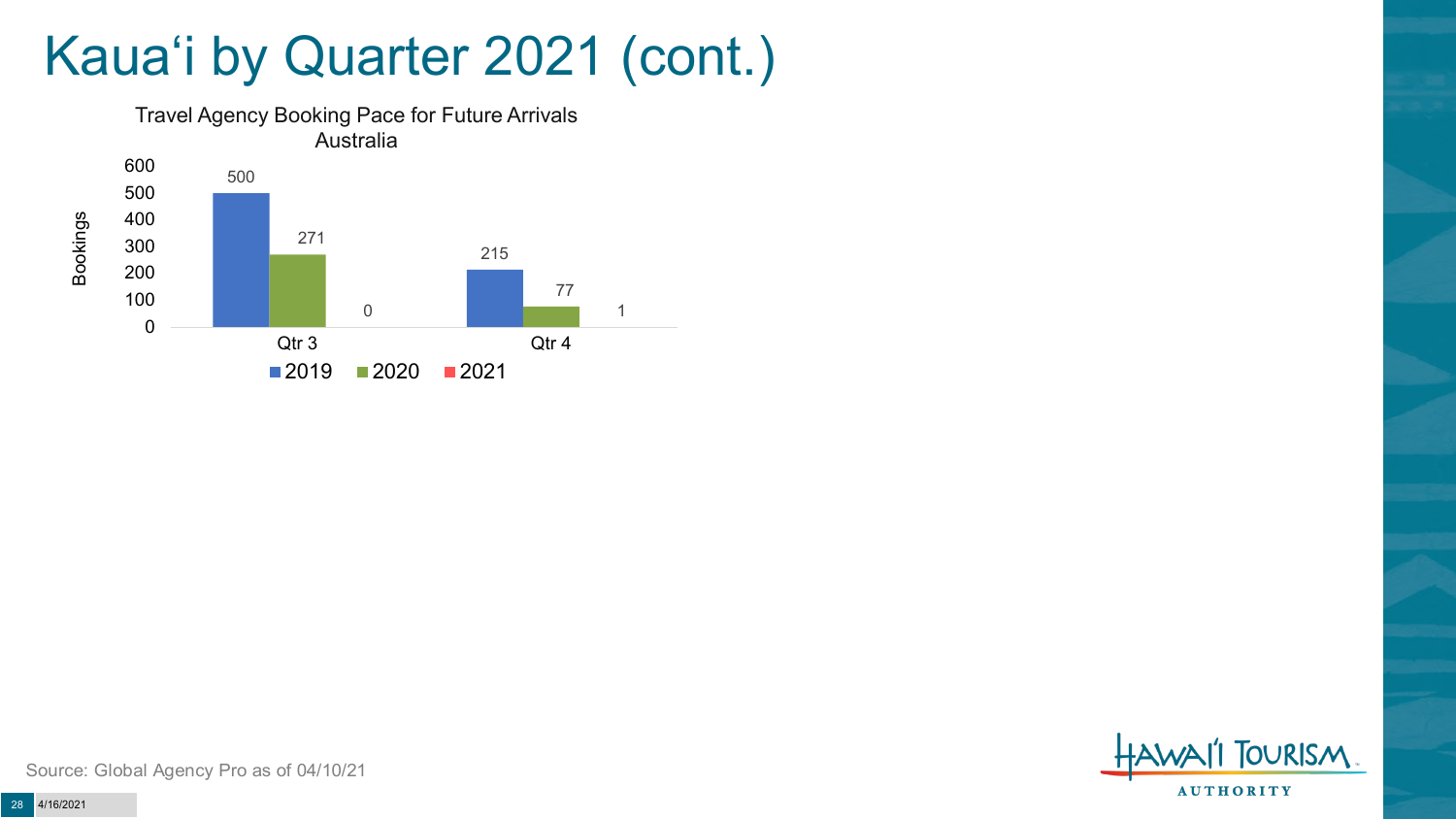## Hawai'i Island by Month 2021











Source: Global Agency Pro as of 04/10/21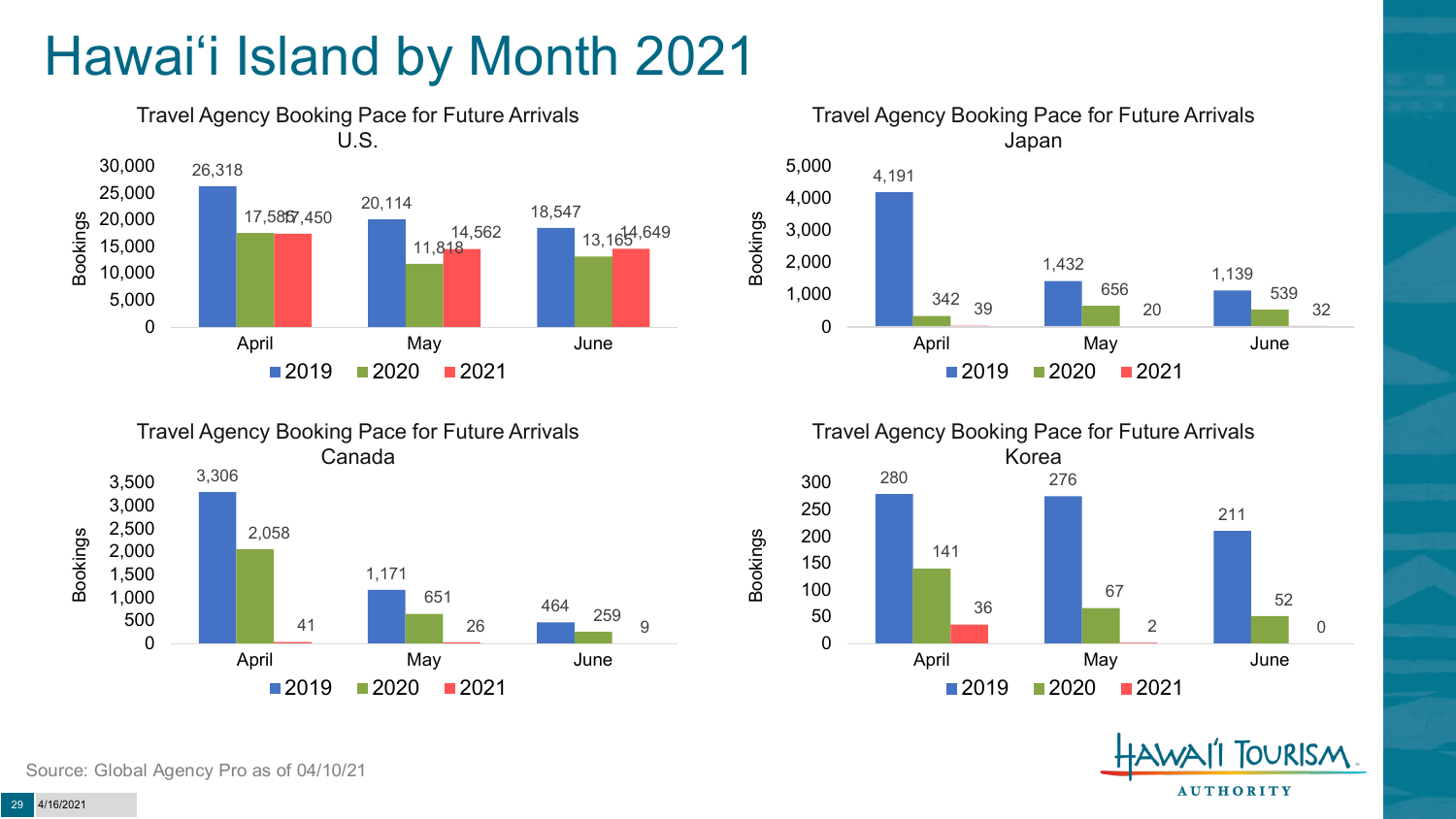## Hawai'i Island by Month 2021 (cont.)



**OURISM AUTHORITY** 

Source: Global Agency Pro as of 04/10/21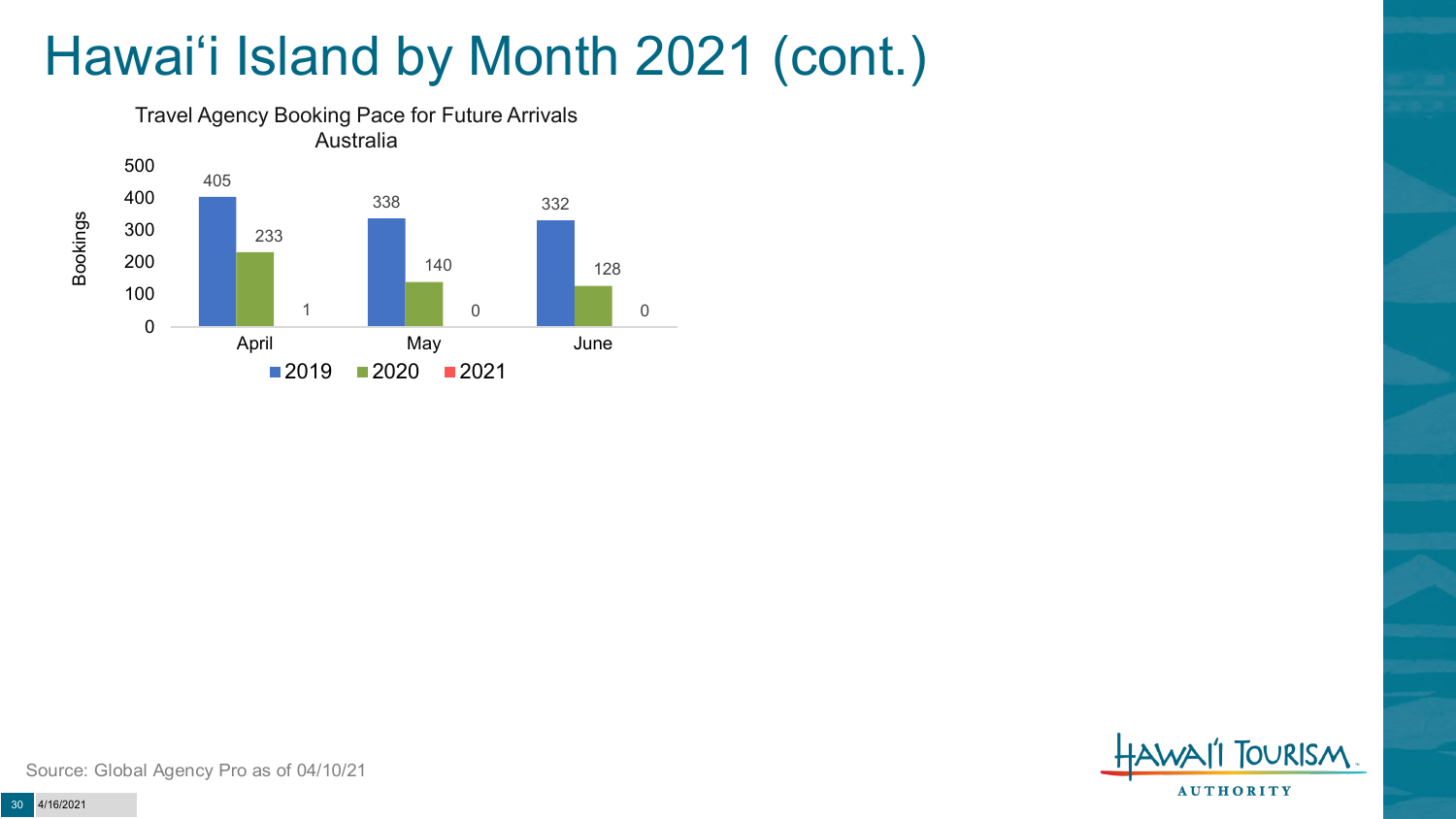## Hawai'i Island by Quarter 2021







Travel Agency Booking Pace for Future Arrivals Korea

Bookings





Source: Global Agency Pro as of 04/10/21